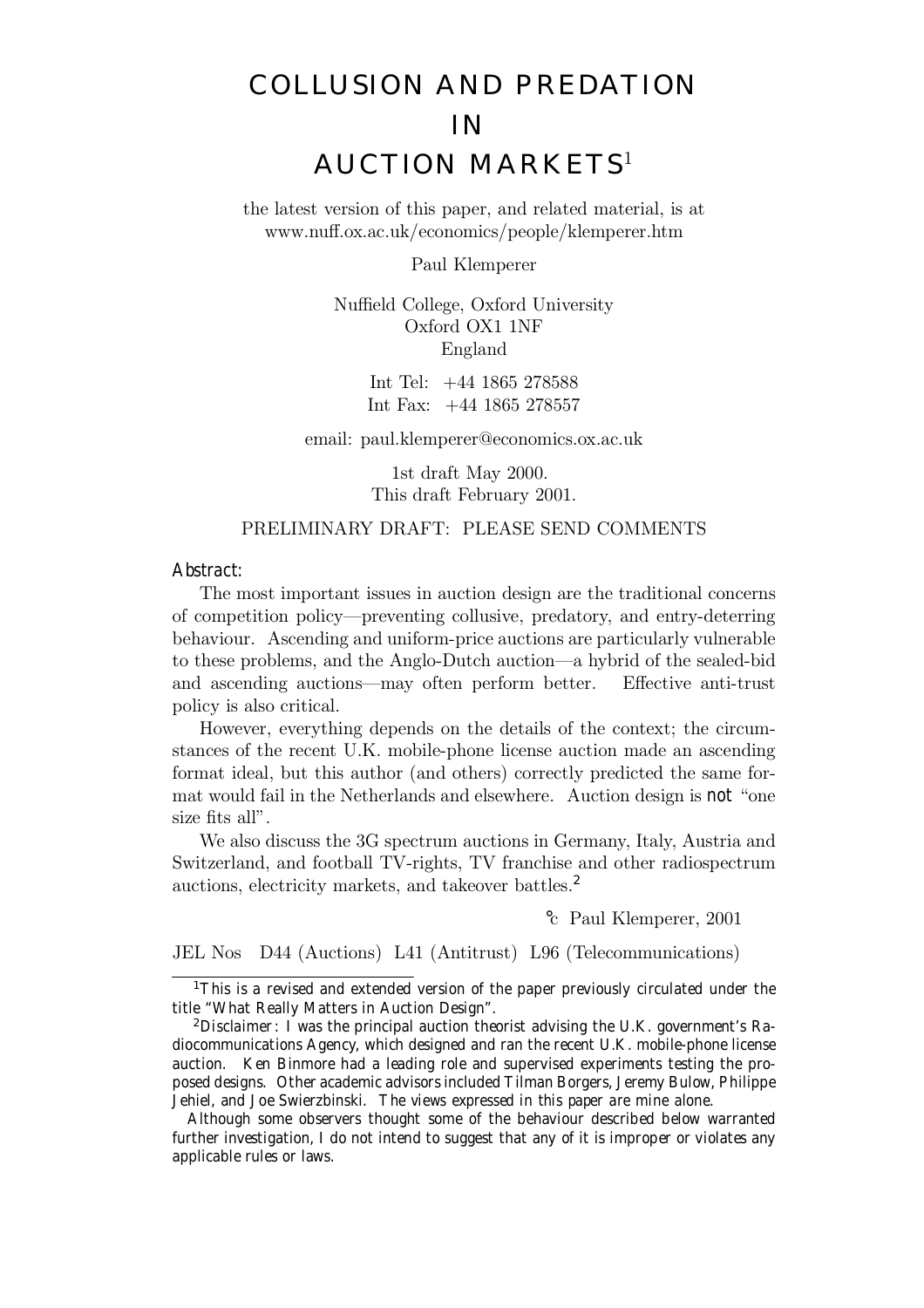# 1 INTRODUCTION

# 2 PITFALLS

# 2A FACILITATING COLLUSION

- 2A (i) Ascending Auctions Allow Signalling to "Divide the Pie"
- 2A (ii) Ascending Auctions Allow Punishment of Rivals to Support Collusion
- 2A (iii) Uniform-Price Auctions Encourage "Extra" Bids to be used as a Punishment Device

 $\ddot{\phantom{1}}$ 

- 2A (iv) Ascending Auctions Encourage Violation of the Rules to Collude
- 2A (v) Inadequate Reserve Prices Encourage Collusion

# 2B ENTRY DETERRENCE AND PREDATION

- 2B (i) Ascending Auctions Deter Bidders with (Even Small) Disadvantages
- 2B (ii) The "Winner's Curse" Depresses Bidding in Ascending Auctions
- 2B (iii) Ascending Auctions Encourage Predatory Behaviour
- 2B (iv) Auctions with Few Bidders are Vulnerable to Predatory Rule-Violations
- 2B (v) Deterring Weaker Bidders Encourages Joint Bidding and Collusion
- 2B (vi) Discriminatory Auctions Deter Bidders with Limited Information
- 2B (vii) Inadequate Reserve Prices Exacerbate Entry Problems

# 2C OTHER ISSUES

- 2C (i) Political Problems
- 2C (ii) Thinking Carefully Through the Rules
- 2C (iii) Credibility of the Rules
- 2D WHEN IS AUCTION DESIGN LESS IMPORTANT?

# 3 SOLUTIONS

- 3A THE ANGLO-DUTCH AUCTION
- 3B IMPROVED ANTI-TRUST

# 4 CASE STUDY: THE YEAR 2000 EUROPEAN 3G AUCTIONS

- 4 (A) The UK Auction (March-April)
- 4 (B) The Netherlands Auction (July)
- 4 (C) The Italian Auction (October)
- 4 (D) The Swiss Auction (November/December)
- 4 (E) The German Auction (July-August)
- 4 (F) The Austrian Auction (November)
- 4 (G) Lessons

# 5 MARKET STRUCTURE

# 6 CONCLUSION

References

Table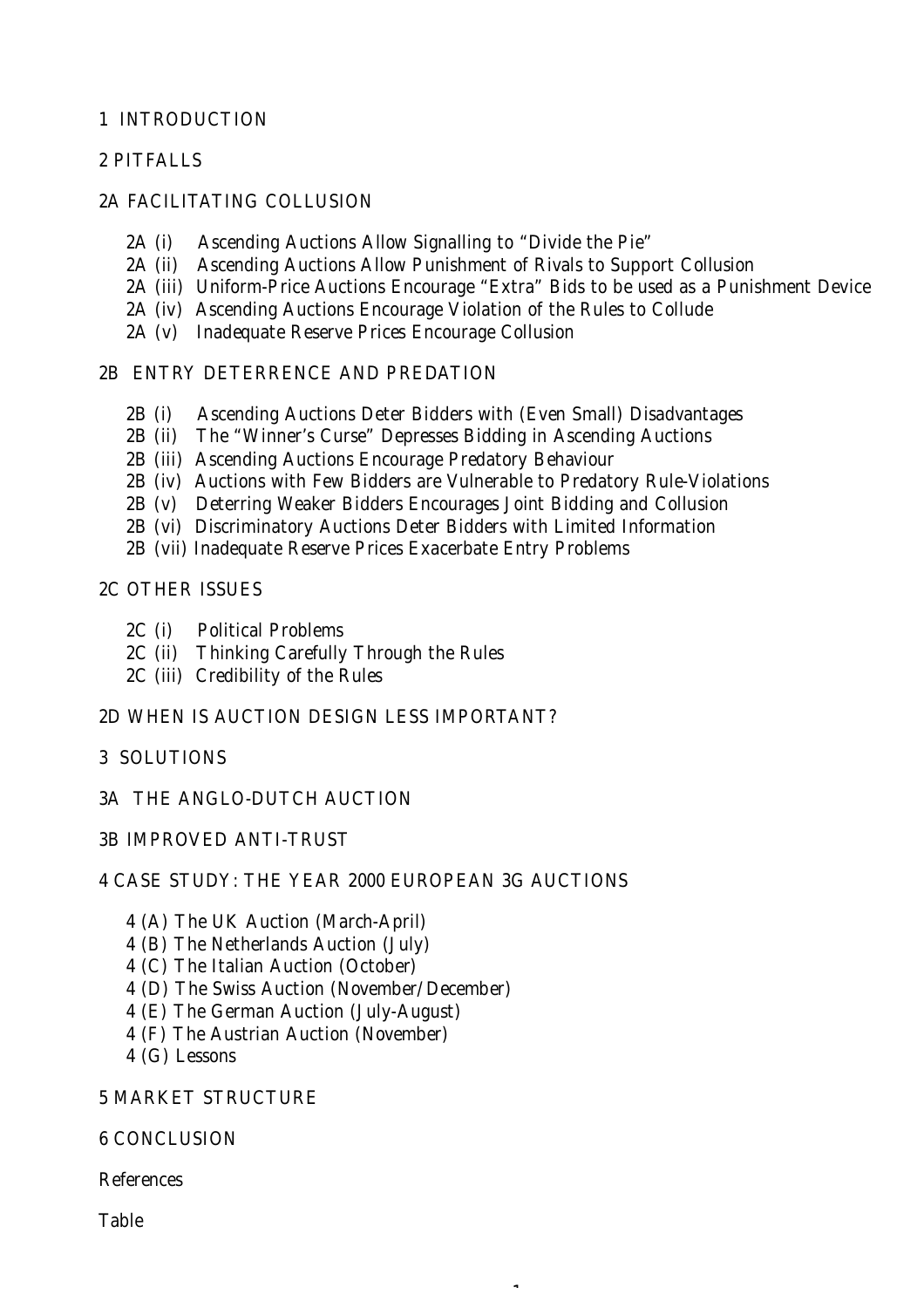# 1 Introduction

Auctions have became enormously popular in recent years. Governments are now especially keen, substituting auctions for administrative procedures to allocate assets such as mobile-phone licenses; using auctions to operate new markets such as the electricity pools through which competing generators now supply power in many countries; auctioning privatised companies, etc. And the growth of e-commerce has encouraged businesses to organise auctions for many inputs and outputs whose trade was previously negotiated bilaterally.

Economists are proud of their role in pushing for auctions; for example, Coase (1959) was among the first to advocate auctioning radiospectrum. But in spite of all the enthusiasm, many auctions—including some designed with the help of leading academic economists—have worked very badly indeed. For example, Table 1 shows the price per capita raised for the very similar blocks of spectrum sold for third-generation mobile-phone services in six European countries in April-December 2000, which cumulatively raised around \$100 billion or over  $1\frac{1}{2}\%$ of the countries' combined GDP.

# INSERT TABLE 1 HERE

Table 1 makes clear that running an auction is not enough for success. The design details must also be correct.

So what makes a successful auction?

There is now an extensive auction literature (summarized in, e.g., Klemperer (1999a, 2000a)) that has also made significant contributions in many economic contexts not ordinarily thought of as auctions<sup>1</sup> (see Klemperer, 2001). But most of this literature is of second-order importance for practical auction design.

What really matters in designing auctions are the same issues that any industry regulator would recognise as his key concerns: discouraging collusive, entry-deterring and predatory behaviour.

In short, good auction design is mostly good elementary economics.

Section 2 lists—and gives examples of—some critical pitfalls in auction design. We show that ascending auction and uniform-price auctions are both particularly vulnerable to collusion (Section 2A), and particularly likely to deter entry into an auction (Section 2B). We discuss other problems (Section 2C), and also contexts in which the auction form may not be critical (Section 2D).

<sup>1</sup>For example, financial crashes, political contests and lobbying, litigation systems, queues and rationing, wars of attrition, and price-setting oligopolies.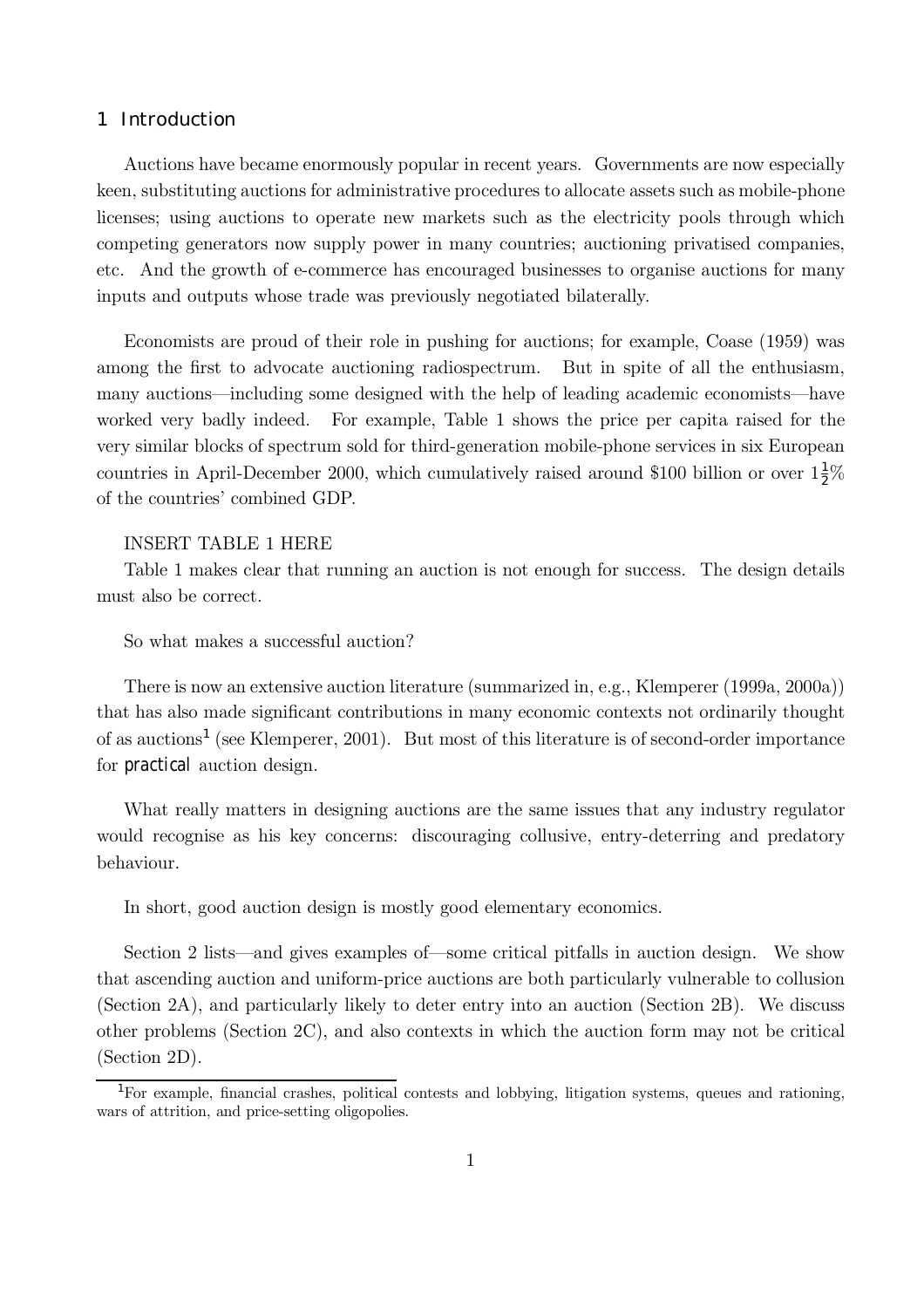Section 3 discusses what to do about these problems. We consider including a final "sealedbid" stage into an otherwise-ascending auction to create an "Anglo-Dutch" auction (Section 3A), and emphasize the need for stronger anti-trust policy in auction markets (Section 3B).

Section 4 looks at the European third-generation mobile-phone license auctions in more detail as a case study.

Section 5 considers the role of auction design in determining market structure, and we conclude in Section 6.

## 2. Pitfalls

# A. Facilitating Collusion

Multi-unit ascending and uniform-price auctions are more vulnerable than first-price and discriminatory auctions to collusion, especially "tacit" collusion.<sup>2</sup> While explicit collusion can be a problem, tacit coordination among firms is often a bigger concern, just as this is probably the greater problem for competition policy given existing law.

We discuss some of the different ways in which ascending and uniform-price auctions facilitate collusion, giving an example of each.

# (i) Ascending Auctions Allow Signalling to "Divide the Pie"

A key issue for firms attempting to collude is agreeing how to share the spoils. In a multiunit ascending auction, bidders can use the early stages when prices are still low to signal their views about who should win which objects, and then, when consensus has been reached, tacitly agree to stop pushing prices up.

For example, consider the 1999 German sale of ten blocks of spectrum by a simultaneous ascending auction with the rule that any new bid on a block had to exceed the previous high

<sup>&</sup>lt;sup>2</sup>[Note E] An ascending auction is the standard auction used, for example, to sell a painting in Sotheby's or Christies: the price starts low and competing bidders raise the price until no-one is prepared to bid any higher, and the final bidder then wins the painting at the final price he bid; in a multi-unit (simultaneous) ascending auction, several objects are sold at the same time, with the price rising on each of them independently, and none of the objects is finally sold until no-one wishes to bid again on any of the objects.

In a first-price (or first-price sealed-bid) auction for an object, each bidder simultaneously makes a single best-and-final sealed bid, and the bidder who makes the highest bid receives the object and pays the price he bid.

Discriminatory (or pay-your-bid) and uniform-price auctions are often used when selling many identical objects, for example, units of electricity or treasury bonds. In each case, each bidder simultaneously submits a demand curve specifying how many units the bidder offers to buy at each possible price. The auctioneer then determines the price at which the total demand equals the supply he has available, and allocates each bidder the quantity that he demanded at this clearing price. In a uniform-price auction every bidder simply pays the clearing price for every unit he is allocated. In a discriminatory (or pay-your-bid) auction each bidder pays the most for each unit that he was willing to pay according to his demand curve.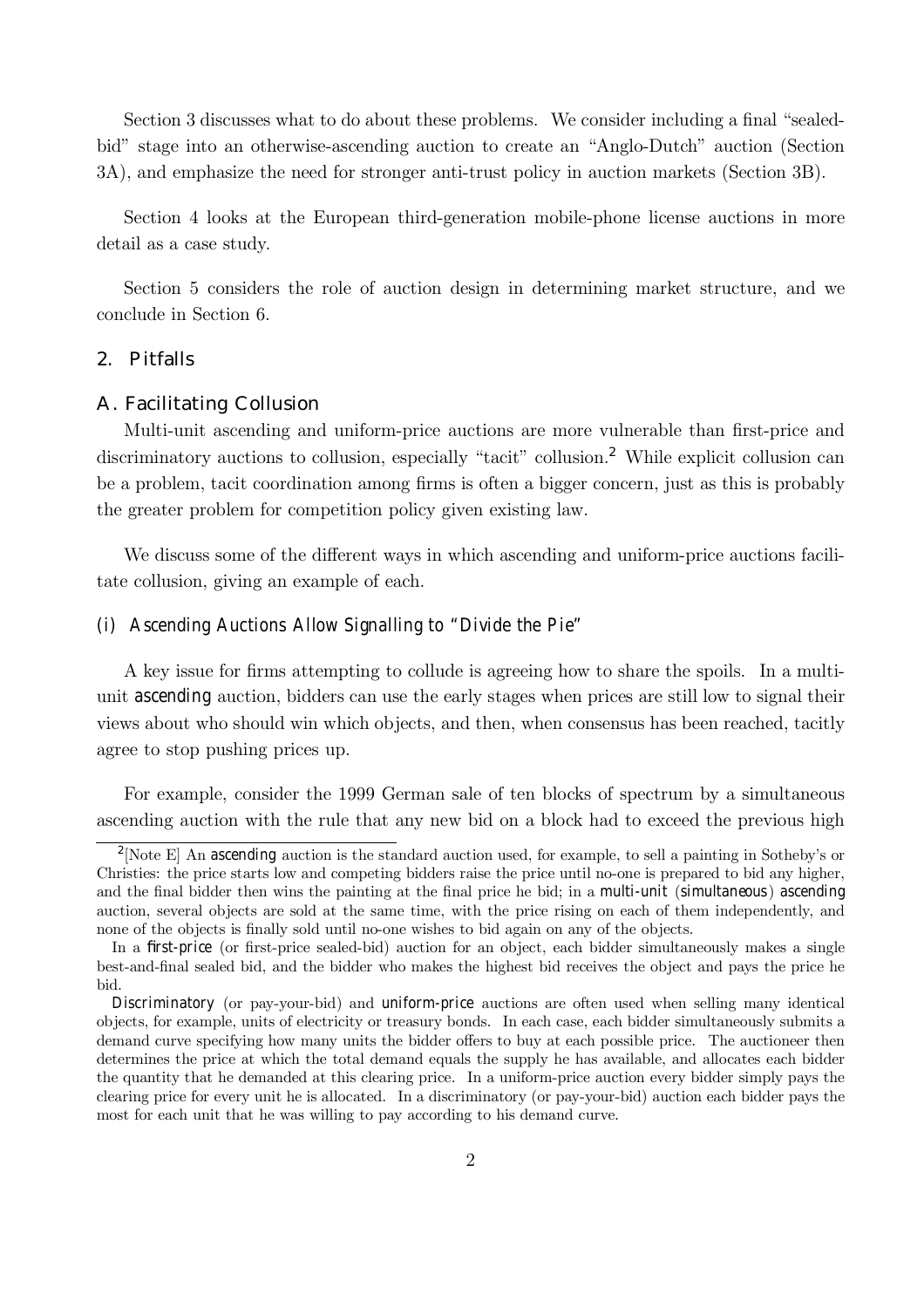bid by at least 10%. Mannesman's first bids were 18.18 million DM per MHz on blocks 1-5 and 20 million DM per MHz on blocks 6-10. These were low prices, but the only other credible bidder—T-Mobil—bid even less in the first round. Here is what one of T-Mobil's managers then said. "There were no agreements with Mannesman. But Mannesman's first bid was a clear offer." The point, of course, is that 18.18 plus a 10% raise equals 19.998  $\approx$  20. It seems T-Mobil understood that if it bid 20 million DM per MHz on blocks 1-5, but did not bid again on blocks 6-10, the two companies would then "live and let live" with neither company challenging the other on "the other's" half. Exactly that happened. So the auction closed after just two rounds with each of the bidders acquiring half the blocks for the same low price (see Frankfurter Allgemeine Zeitung, 29/10/99, p.13, and Jehiel and Moldovanu (2000).)

By contrast, bidders cannot easily achieve the same coordination in simultaneous sealed-bid auctions, in which each player simultaneously makes a single "best and final" offer for each object, so players would be unable to respond to others' signals.

## (ii) Ascending Auctions Allow Punishment of Rivals to Support Collusion

In order to collude, firms must be able to punish rivals who fail to co-operate. The threat of punishment may be implicit—it was clear to T-Mobil that Mannesman would retaliate with high bids on blocks 1-5 if T-Mobil continued bidding on blocks 6-10—but an ascending auction can also allow a firm to make the point more explicitly.

Consider, for example, the multi-license 1996-97 U.S. spectrum auction in which U.S. West was competing vigorously with McLeod for a license in Rochester, MN, while McLeod seemed to be the uncontested high-bidder for licenses in Waterloo, IA and Marshaltown, IA. Rochesterís lot-number was 378, and although most bids in the auction had been in exact \$1000s, U.S. West bid \$313,378 in Waterloo and \$62,378 in Marshaltown, and made other similar bids apparently intended to punish McLeod. McLeod got the point and stopped competing in Rochester. Since McLeod, as U.S. West presumably intended, did make subsequent higher bids in Waterloo, Marshaltown, etc., U.S. West's "punishment" bids were costless to U.S. West. (See Cramton and Schwartz (1999), and "Learning to Play the Game", The Economist,  $17/5/97$ , p.120.)

Again, of course, a sealed-bid auction would not give the firms any opportunity to retaliate against a bidder who fails to cooperate.

# (iii) Uniform-Price Auctions Allow "Extra" Bids to be used as a Punishment Device

In the previous example, firms made bids that were never intended to actually win, in order to punish their rivals. A closely related phenomenon can arise in one special kind of sealed-bid auction, namely a uniform-price auction in which bidders bid demand functions for multiple units of a homogenous good (e.g. electricity). In a uniform-price auction the price for every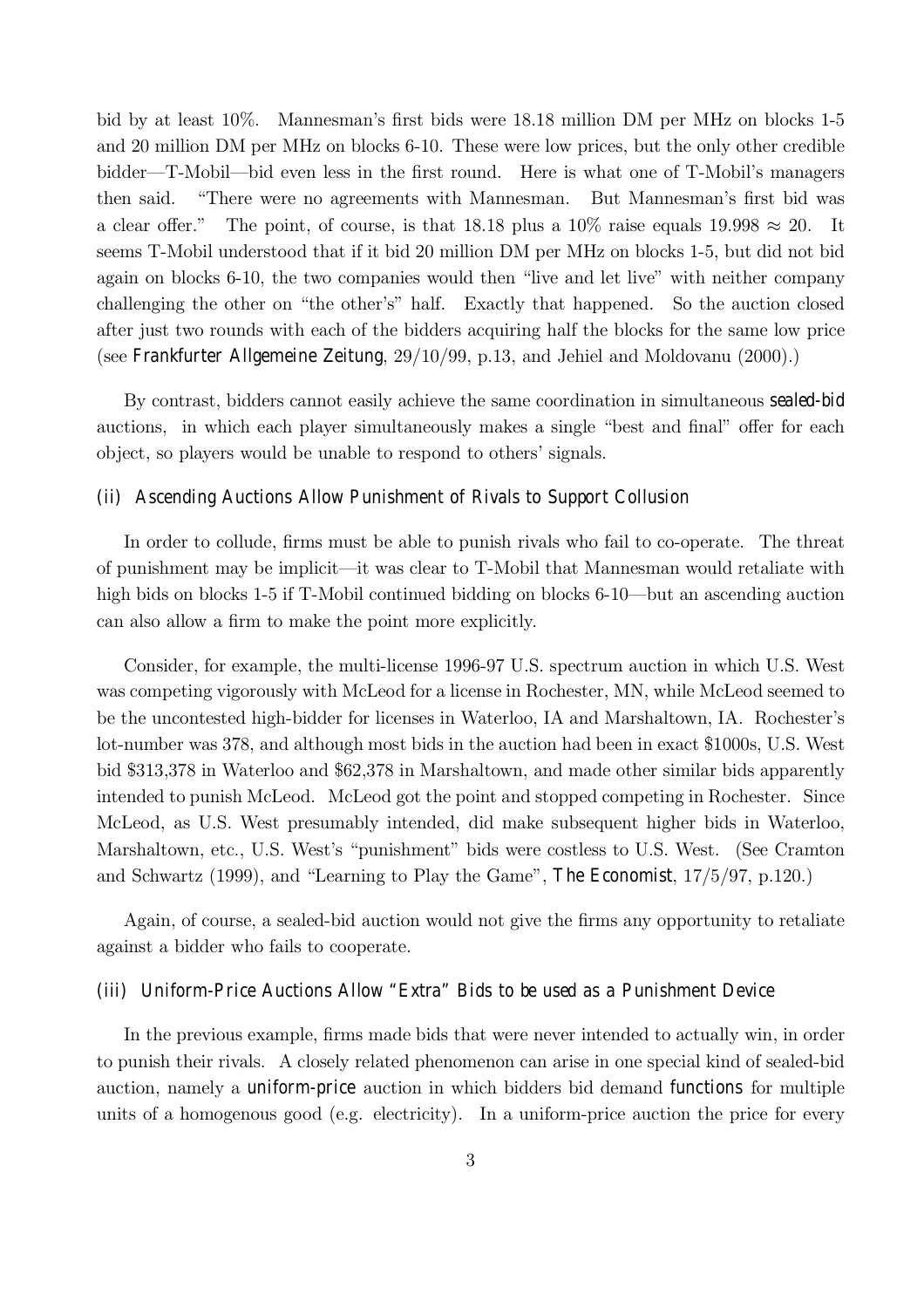unit is set only by the lowest winning bid,<sup>3</sup> so the remainder of firms' bidding schedules can be used as costless threats that will determine prices only if another bidder deviates from an implicitly-agreed market division. That is, bidders can tacitly agree to divide up the market at a very favourable price for themselves by each bidding extremely aggressively for smaller quantities than "its collusive share", thus deterring other bidders from bidding for more.<sup>4</sup>,<sup>5</sup>

The U.K. electricity regulator believes this market has fallen prey to exactly this kind of "implicit collusion" (Office of Gas and Electricity Markets (1999), pages 173-4). "Far from being the success story trumpeted around the world, the story of the U.K. generation market and the development of competition has been something of a disaster." (Power U.K., issue 66, 31/8/99, p 14. See also von der Fehr and Harbord (1998), Newbery (1998), Wolfram (1998, 1999).)

By contrast, "implicit collusion" is harder in a discriminatory auction in which every winner pays its actual bids for the quantity it wins, $<sup>6</sup>$  so firms cannot use inframarginal bids as costless</sup> threats that support the collusive equilibrium. Partly for this reason the U.K. regulator has proposed a set of New Electricity Trading Arrangements (NETA) that will replace the uniformprice auction by an exchange market followed by a discriminatory auction—although this may not fully resolve the problems since the market has so few bidders and is so frequently repeated, and it may also create other problems (see Section 2B (vi), Klemperer (1999b)).

#### (iv) Ascending Auctions Encourage Violation of the Rules to Collude

Much, perhaps all, of the kind of behaviour discussed above is hard to challenge legally. (And trying to outlaw it all would require cumbersome rules that restrict bidders' flexibility and might generate inefficiencies, without being fully effective.) But behaviour that is clearly illegal is also a concern.

The ease of punishing rivals who defect from a collusive agreement within ascending and uniform-price auctions means that these auction forms are more susceptible to illegal cartel

<sup>3</sup>See note E for the details of this auction form.

<sup>4</sup>[Note Y] Since with many units, the lowest winning bid in a uniform-price auction is typically not importantly different from the highest losing bid, this auction is analogous to an ascending auction (in which every winner pays the runner-up's willingness-to-pay). The "threats" that support collusion in a uniform-price auction are likewise analogous to the implicit threats supporting collusion in an ascending auction.

<sup>&</sup>lt;sup>5</sup>Note that this "collusion" in the uniform-price auction is supported even as a static "Nash equilibrium". See, especially, Wilson (1979), Anton and Yao (1992), and Back and Zender (1993). The "collusion" is harder if supply is uncertain since this reduces the number of points on the bid schedule that are inframarginal and can be used as threats. See, especially, Klemperer and Meyer (1989), Back and Zender (1993), and Nyborg (1997) and relatedly Back and Zender (1999), McAdams (1998), and Federico and Rahman (2000).

<sup>&</sup>lt;sup>6</sup>[Note Z] This is analogous to a first-price sealed-bid auction. See note E for the details.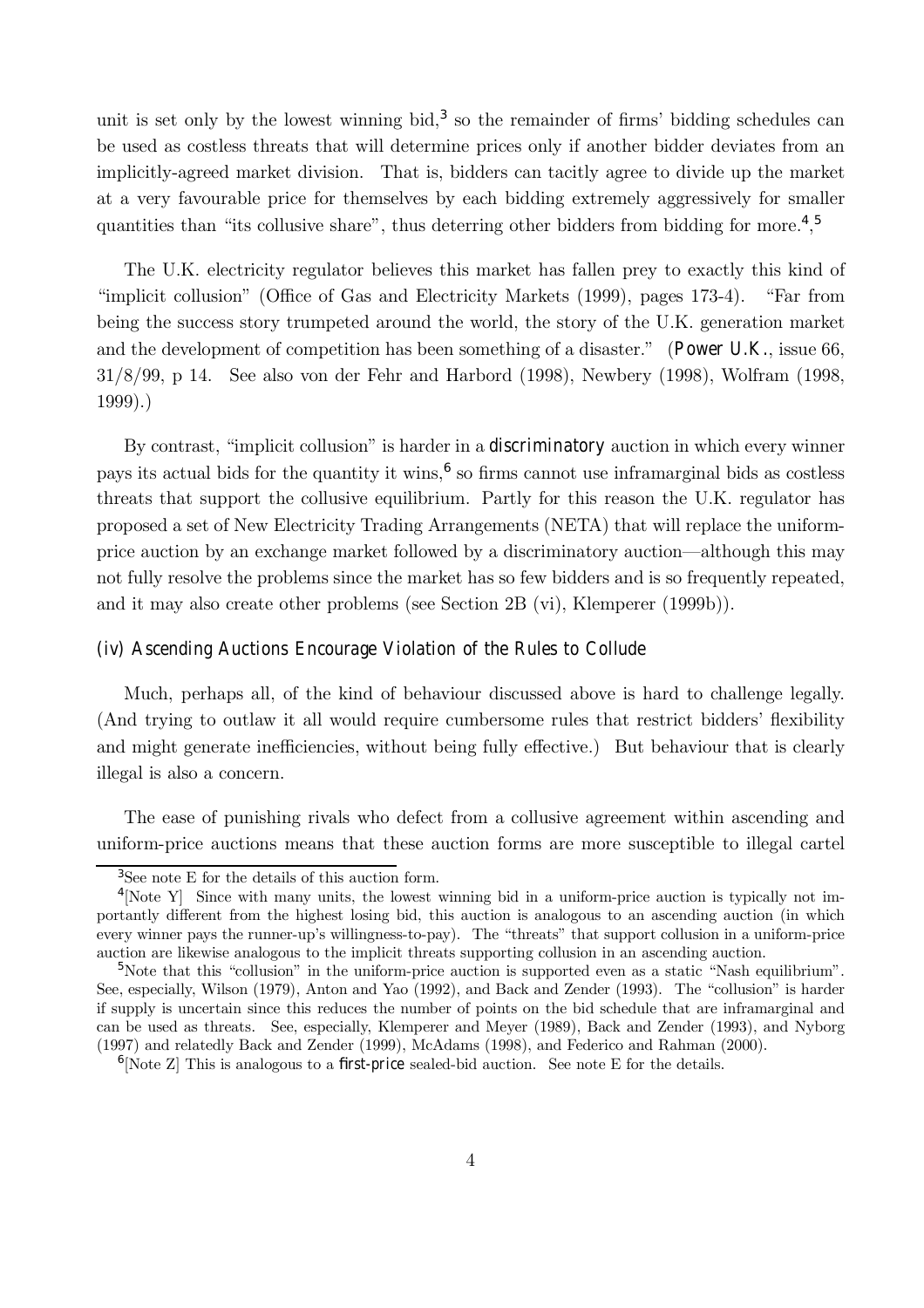formation than are conventional first-price sealed bid auctions and discriminatory auctions.<sup>7</sup>, <sup>8</sup>

Rule violation can be a particular problem when just one bidder needs to be eliminated to end an auction, since it may not be credible for the auctioneer to punish an offending bidder.

Consider, for example, the August 2000 German 3G spectrum auction. This was an ascending auction and, when it could have ended after just one more bidder quit.<sup>9</sup> MobilCom told a newspaper that it "would welcome customers from...Debitel should [Debitel] fail to secure a license [so Debitel could] become a 'virtual network operator' using MobilCom's network while saving on the cost of the license." (Financial Times,  $2/8/2000$  p.28.) If taken literally, this would be similar to the offer of a side-payment for quitting the auction. However, the government did not attempt to punish MobilCom, perhaps because excluding it would have risked ending the auction almost immediately at an extremely low price (about 3% of what the auction finally achieved<sup>10</sup>), and because it might be hard for the government to impose fines large enough to have a serious deterrent effect (literally billions of euros would be required in this context). Shares in Debitel rose 12 per cent in response to MobilCom's remarks, and although it did not quit immediately it did drop out at a relatively low price. In the end, the German auction had a happy ending for the government—see Section  $4E$ —but this was good luck, not good design.

Of course any auction is more vulnerable to collusion when just one bidder needs to withdraw to end the auction, but only an ascending auction necessarily passes through a stage where there is just one excess bidder.

#### (v) Inadequate Reserve Prices Encourage Collusion

Inadequate reserve prices increase the potential gains from joint-bidding or colluding, and encourage tacit collusion that would not otherwise have been in all bidders' interests. A

<sup>&</sup>lt;sup>7</sup>In a first-price sealed bid auction each object is sold to the highest bidder at the price it bid for that object. In a second-price sealed-bid auction the winner pays the runner-upís price. This makes a cartel easier to sustain, since if the cartel agrees to a high winning bid but a low runner-up bid the price will be low, but (unlike in a first-price auction) losers gain nothing by raising their bid a little above this winning price. This is analogous to the problem with the uniform price auction discussed in the previous section (2A (iii)). The second-price and uniform-price auctions are more generally analogous to ascending auctions (in which every winner pays the runner-up's willingness to pay). See note Y.

<sup>&</sup>lt;sup>8</sup>It is easier for firms to collude in any auction that is repeated many times, but it remains true that repeated ascending and uniform-price auctions are generally more susceptible to collusion than are repeated sealed-bid and discriminatory auctions.

Additional theoretical literature on the vulnerability of ascending auctions to collusion includes Robinson (1985) and Milgrom (1987) on the single-unit case, and Menezes (1996), Weber (1997), Engelbrecht-Wiggans and Kahn (1998), Ausubel and Schwartz (1999), Brusco and Lopomo (1999) and Cramton and Schwartz (2000) on the multi-unit case. See also Hendricks and Porter (1989).

<sup>9</sup>Bidders were allowed to win two or three each of the twelve available lots, so the number of winners had to be four, five, or six. The event described took place when seven bidders were present.

<sup>10</sup>The reserve price was absurdly low.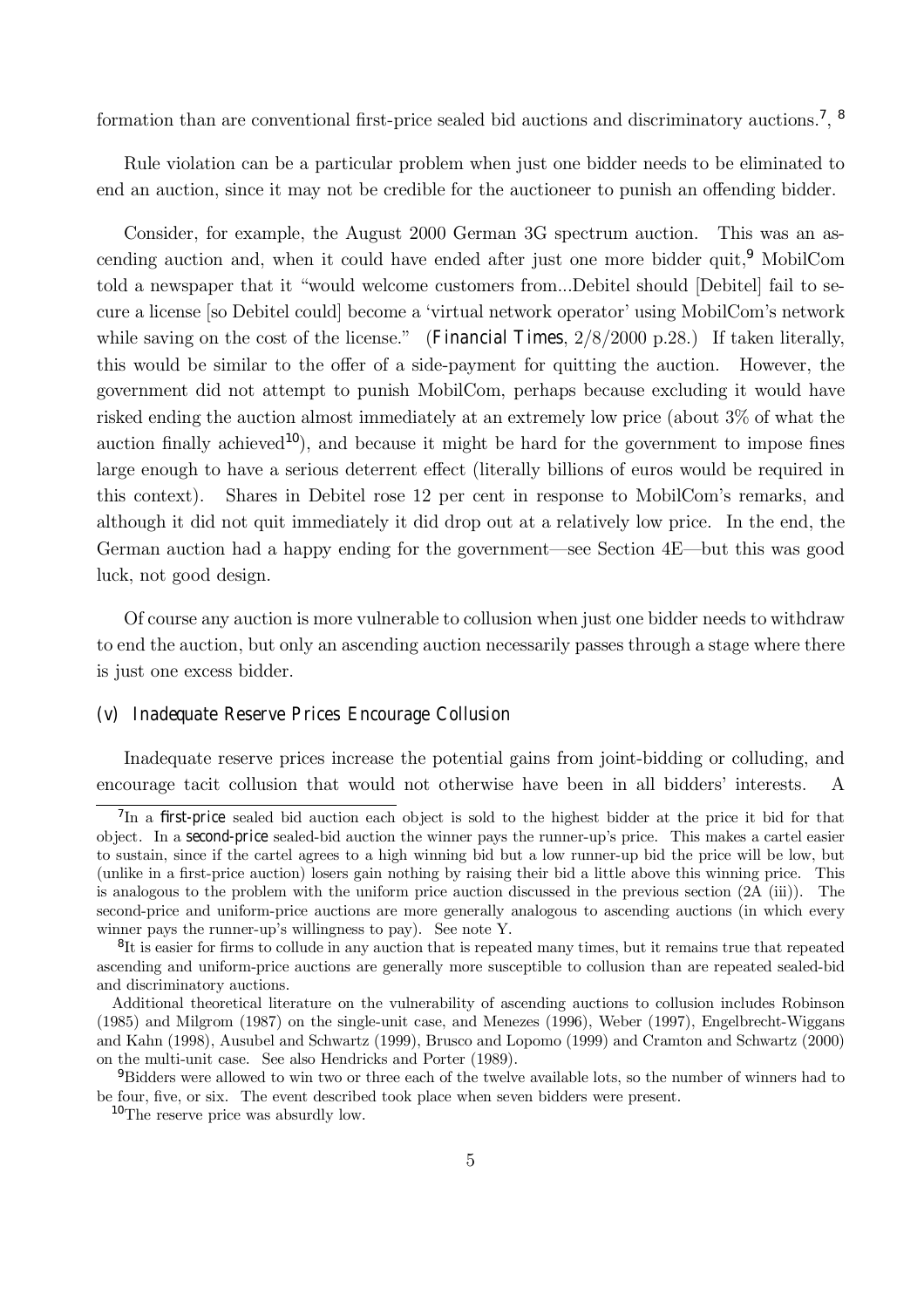stronger bidder in an ascending auction has a choice between either tacitly colluding to end the auction quickly at a low price, or forcing the price up to drive out weaker bidders; the lower the reserve price at which the auction can be concluded, the more attractive is the first option.

Consider, for example, the November 2000 Austrian 3G spectrum auction in which just six firms competed for twelve identical lots in an ascending auction and in which a firm was required to win at least two lots to receive a license. Because the government had set a very low reserve price—just one-eighth of the per capita price that the identical German 3G auction had achieved three months earlier—the incentive for the six firms to tacitly agree to divide up the market so each firm won two lots was very great.<sup>11</sup> Any bidder who might have been inclined to compete for a third unit knew he would have to drive the price up a very long way to drive out another bidder (and he would then have to pay this high price on all three units). So the bidding stopped very soon after starting at the reserve price. It is rumoured that the bidding only lasted the few rounds it did in order to create some public perception of genuine competition and reduce the risk of the government changing the rules; the final price was less than one-sixth of the per capita revenue raised in the U.K. and Germany.

Other aspects of the Austrian design can be criticised (Sections 4E, 4F). But just fixing the reserve price would have given a chance of revenues closer to German levels.

## B. Entry Deterrence and Predation

The second major concern of auction design is to attract bidders to the auction, as an auction with too few bidders will be both unprofitable for the auctioneer, and potentially inefficient.<sup>12</sup> We show ascending auctions are often particularly poor in this respect, since they can allow some bidders to deter the entry, or depress the bidding, of rivals.

#### (i) Ascending Auctions Deter Bidders with (Even Small) Disadvantages

In an ascending auction there is a strong presumption that the firm which values winning the most will be the eventual winner, because even if it is outbid at an early stage it can, and will, eventually top any opposition. So other firms have very little incentive to enter the bidding, and may not do so at all if they have any costs of bidding.<sup>13</sup>

<sup>11</sup>The agreement may not have been completely tacit. The largest incumbent, Telekom Austria was reported the week before the auction as saying it "would be satisfied with just two of the 12 blocks of frequency on offer and if the others behaved similarly, 'it should be possible to get the frequencies on sensible terms'...but that it would bid for a third frequency block if one of its rivals did.î (Reuters 31/10/00 Austrian UMTS Auction Unlikely to Scale Peaks.)

<sup>&</sup>lt;sup>12</sup>Bulow and Klemperer (1996) stress the value of attracting additional bidders, relative to other concerns in auction design. For a theoretical application of this point see Gilbert and Klemperer (2000).

<sup>&</sup>lt;sup>13</sup>This point that even modest entry fees may be a serious deterrent is analogous to the competition-policy point that the contestability of a market is non-robust to even small sunk costs.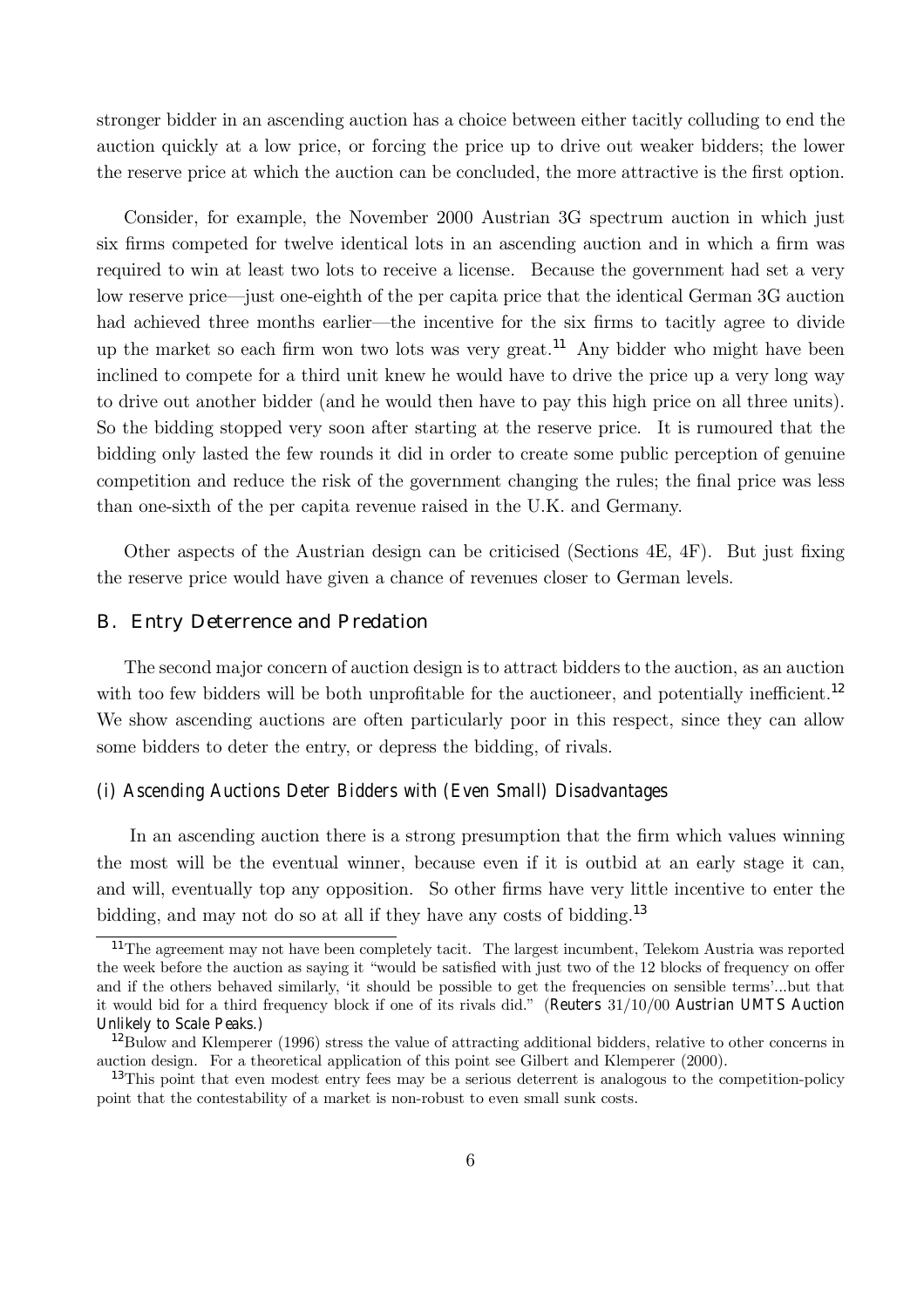Consider, for example, Glaxo's 1995 takeover of the Wellcome drugs company (that created the world's then-largest drugs group). After Glaxo's first \$9 billion bid, Zeneca expressed willingness to offer about \$10 billion if it could be sure of winning, while Roche considered an \$11 billion offer. But there were particular synergies that made Wellcome worth a little more to Glaxo than to the other firms, neither of whom wished to enter an auction that they expected to lose. Even though the costs of bidding were small compared with the stakes involved, they were non-trivial (tens of  $\frac{1}{2}$  millions—Glaxo's own fees were around  $\frac{1}{2}30$  million). So neither Roche nor Zeneca actually entered the bidding, and Wellcome was sold at the original \$9 billion bid price, literally billions of pounds less than its shareholders might have received.<sup>14</sup>

A (first-price) "sealed-bid" auction might have fared far better. Although an advantaged bidder will probably win a sealed-bid auction, the outcome is much less certain than in an ascending auction because each bidder must make a single "best and final" offer in the face of uncertainty about its rivalsí bids. Since it is restricted to a single bid in a sealed-bid auction, the advantaged firm cannot follow the strategy it would use in an ascending auction of starting low and bidding higher only if it has to; because it wants to get a bargain, its sealed-bid will not be the maximum it could be pushed to in an ascending auction. So "weaker" firms have at least some chance of victory in a sealed-bid auction. It follows that potential entrants are likely to be more willing to enter a sealed-bid auction than an ascending auction.<sup>15</sup>,<sup>16</sup>

### (ii) The "Winner's Curse" Depresses Bidding in Ascending Auctions

When bidders have the same, or close to the same, actual value for a prize, but they have different information about that actual value (what auction theorists call the "common values" case), each bidder must bid cautiously to allow for the "winner's curse", that is, the fact that it is most likely to win on those occasions when it has over-estimated the value of the prize. But beating an advantaged opponent suggests one has overestimated the value by even more, so weaker firms must bid even more cautiously. And therefore an advantaged firm can be less cautious, since beating very cautious opponents need not imply one has overestimated the prize's value.<sup>17</sup> In fact, in an ascending auction the advantaged player can always correctly

<sup>&</sup>lt;sup>14</sup>Wellcome's own chief executive admitted "...there was money left on the table." See Financial Times  $8/3/95$  p. 26, 27, 32. To be precise, the potential bidders are described as 'understood to be Zeneca', 'thought' to be Roche', etc.

<sup>15</sup>Vickrey (1961) Appendix III offers a simple example in which a bidder who would surely lose an ascending auction would make expected positive profit in a first-price sealed-bid auction.

Legal reasons might have precluded Wellcome from using a sealed-bid auction, and from other strategies such as paying other bidders' costs of bidding (See also Section 2C (iii) and Klemperer, 1998).

 $16$ [Note R] If resale is permitted, a sealed-bid auction might encourage bidders who enter only in order to resell. By contrast, permitting resale will have less impact on an ascending auction, since it is difficult for bidders to profit from reselling to bidders they have beaten in an ascending auction.

 $17$ That is, firms' bids are very strongly "strategic substitutes" in the terminology of Bulow, Geanakoplos and Klemperer (1985a,b). This point was first made by Bikhchandani (1988), and emphasised in these contexts by Klemperer (1998).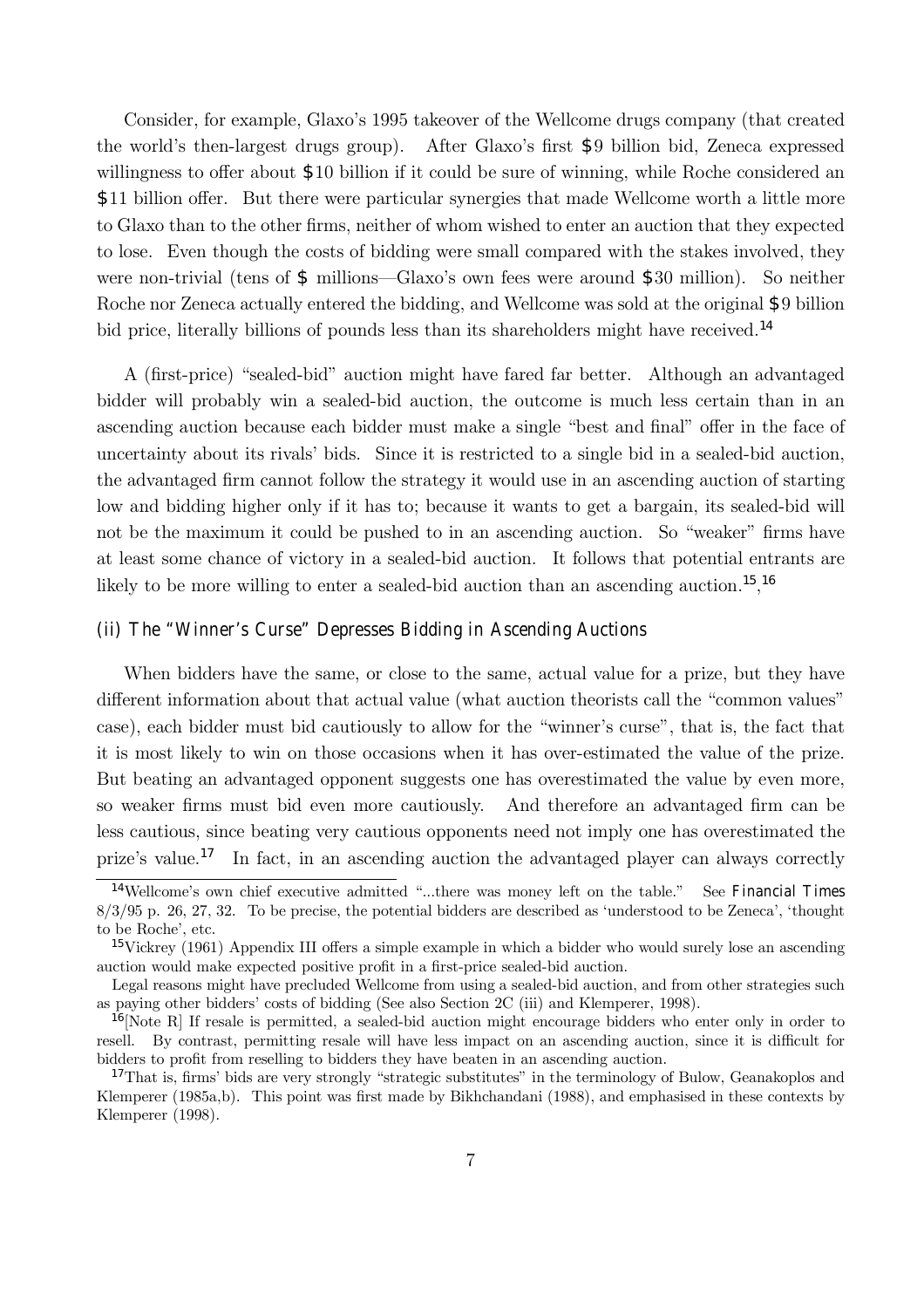argue that "if my opponent is prepared to bid up to  $X$ , I should be prepared to bid a little further, since we all know the prize is worth more to me". So the advantaged bidder not only wins most of the time but—because its rivals bid very cautiously—also generally pays a low price when it does win.

The bidding on the Los Angeles license in the main (1995, broadband) U.S. FCC auction for mobile-phone licenses illustrates this problem. While the license's value was hard to estimate, it was probably worth very similar amounts to several bidders. But Pacific Telephone (the ìBaby Bellî which operated the local wireline (fixed-line) telephone business) had small but distinct advantages from its database on potential local customers, its well-known brand-name, its executives' familiarity with California, etc. The auction was an ascending auction. The result was that the bidding stopped at a very low price. The Los Angeles license yielded \$26 per capita, while Chicago's more symmetric auction yielded \$31 per capita even though Chicago's demographics were inferior.<sup>18</sup> For formal econometric evidence for the FCC auctions more broadly, see Klemperer and Pagnozzi (2001).

Of course, the "winner's curse" problem exacerbates the problem that even slightly weaker bidders may not bother to participate in an ascending auction. In fact, some potential bidders do seem to have been completely scared out of the bidding for the Los Angeles license; GTE and Bell Atlantic made deals that made them ineligible to bid, and MCI failed to enter the FCC auction at all.

In a sealed-bid auction, the "winner's curse" problem for a weaker bidder is far less severe. Winning an ascending auction means the weaker bidder is paying a price his rival is unwilling to match—which should make him very nervous. But the weaker player has a chance of winning a sealed-bid auction at a price his rival would be willing to match, because the rival gets only one bid, and wonít bid the maximum it would be willing to pay because it wants to make a profit when it wins. Since beating the stronger player isn't necessarily bad news in a sealed-bid auction, the weaker player can bid more aggressively. So auction prices will be higher, even for a given number of bidders (Klemperer (1998), Bulow, Huang and Klemperer (1999)).<sup>19</sup>, <sup>20</sup>

#### (iii) Ascending Auctions Encourage Predatory Behaviour

 $18$ Commentators characterized Southern Californians as rich, loving new toys—as portable phones then were and spending much of their time stuck on highways with little else to do than phone their friends!

<sup>19</sup>In Milgrom and Weberís (1982) model sealed-bid auctions are less profitable than ascending auctions if signals are "affiliated". But they assume symmetric bidders, and the effect does not seem large in practice (Riley and Li (1997)).

<sup>&</sup>lt;sup>20</sup>The logic is related to the standard competition-policy argument that a market that is in principle more competitive (for example, "Bertrand" rather than "Cournot") is less attractive to enter, so may in fact be less competitive. The difference here is that a sealed-bid auction may both attract more firms than an ascending auction, and lead to better outcomes for the auctioneer for a given number of firms.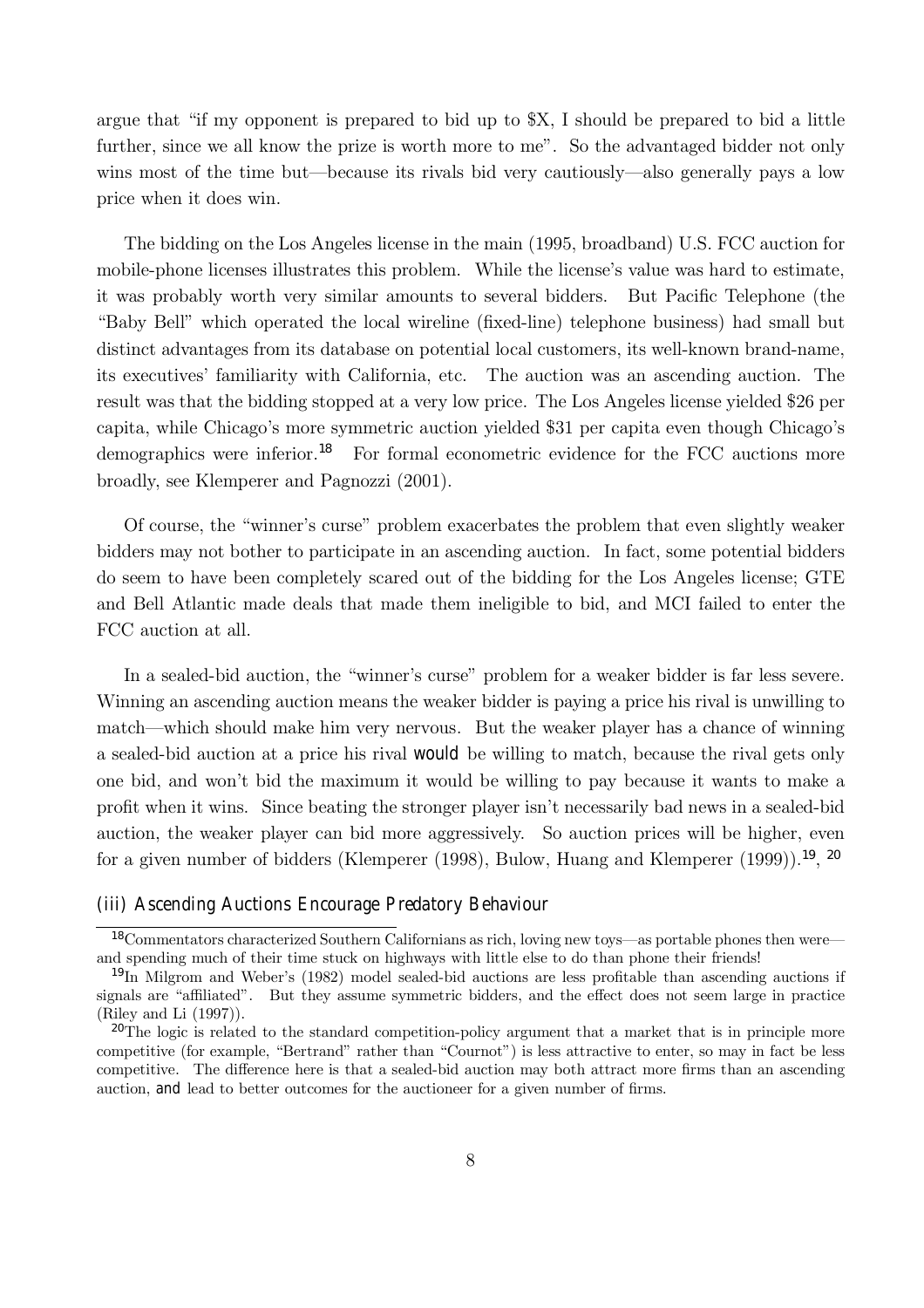Because outcomes in an ascending auction can be dramatically influenced by apparently small advantages in valuation or in reputation for being a strong bidder, there is a strong incentive to invest in creating these advantages.

Thus, for example, Glaxo made it very clear that it "would almost certainly top a rival bid" (Financial Times  $8/3/95$  p.32), while Pacific Telephone said "if somebody takes California away from us, they'll never make any money" (Wall Street Journal  $31/10/94$  p. A4). Pacific Telephone also hired one of the world's most prominent auction theorists to give seminars to the rest of the industry to explain the logic and implications of the "winner's curse" argument that justifies this statement. And it divested itself of other wireless properties and made internal organisational changes that increased its commitment to winning the Los Angeles license.

In another prominent example of apparent predation, BSkyB (Rupert Murdoch's satellite television company) in 1999 attempted to acquire Manchester United (England's most successful soccer club). The problem was the potential effect on the auction of football TV rights. Since Manchester United receives 7 per cent of the Premier League's television revenues, BSkyB would then have received 7 per cent of the price of the league's broadcasting rights, whoever won those rights. So BSkyB would have had an incentive to bid more aggressively in an ascending auction to push up the price of the rights, and knowing this, other potential bidders would have backed off. BSkyB might have effectively ended up with a lock over the TV rights with correspondingly deleterious effects on the pay TV (or even general TV) market more generally. Largely for this reason the U.K. Government blocked the acquisition.<sup>21</sup>, <sup>22</sup>

#### (iv) Auctions with Few Bidders are Vulnerable to Predatory Rule-Violations

As with rules against collusion, enforcing rules against predation may be problematic when just one bidder needs to be eliminated to end an auction.

<sup>&</sup>lt;sup>21</sup>The problem described was coined the "toehold effect" by Bulow, Huang and Klemperer (1999) in the context of takeover battles: Takeover battles are essentially ascending auctions and there is empirical evidence that having a larger shareholding "or toehold" in the target company "increase[s a bidder's] probability of a successful single-bid contest by lowering both the chance of entry by a rival bidder and target management resistance" (Betton and Eckbo, 1995).

The term "toehold effect" entered the popular press and the U.K. Monopolies and Mergers Commission (1999) report which effectively decided the case. This report explicitly refers to Klemperer (1998) and Bulow, Huang and Klemperer (1999), etc., though none of these authors had any involvement in this case.

 $^{22}$ Subsequently, and supporting this view of BSkyB's motive, BSkyB has taken smaller (mostly about 10 per cent) stakes in Manchester United, Manchester City, Chelsea, Leeds United and Sunderland thus obtaining a similar "toehold" in the value of the league's television revenues while circumventing the competition watchdogs' restrictions on it owning too much of any one football club. But BSkyB's leading rivals have countered in similar style, with NTL, for example, taking partial stakes in Aston Villa, Leicester, Middlesborough, and Newcastle. And the Premier League responded by changing the format of its June 2000 TV rights auction to a "best and final" sealed-bid style auction which resolved some of the difficulties (see below), but not all of them. See Section 2C (iii).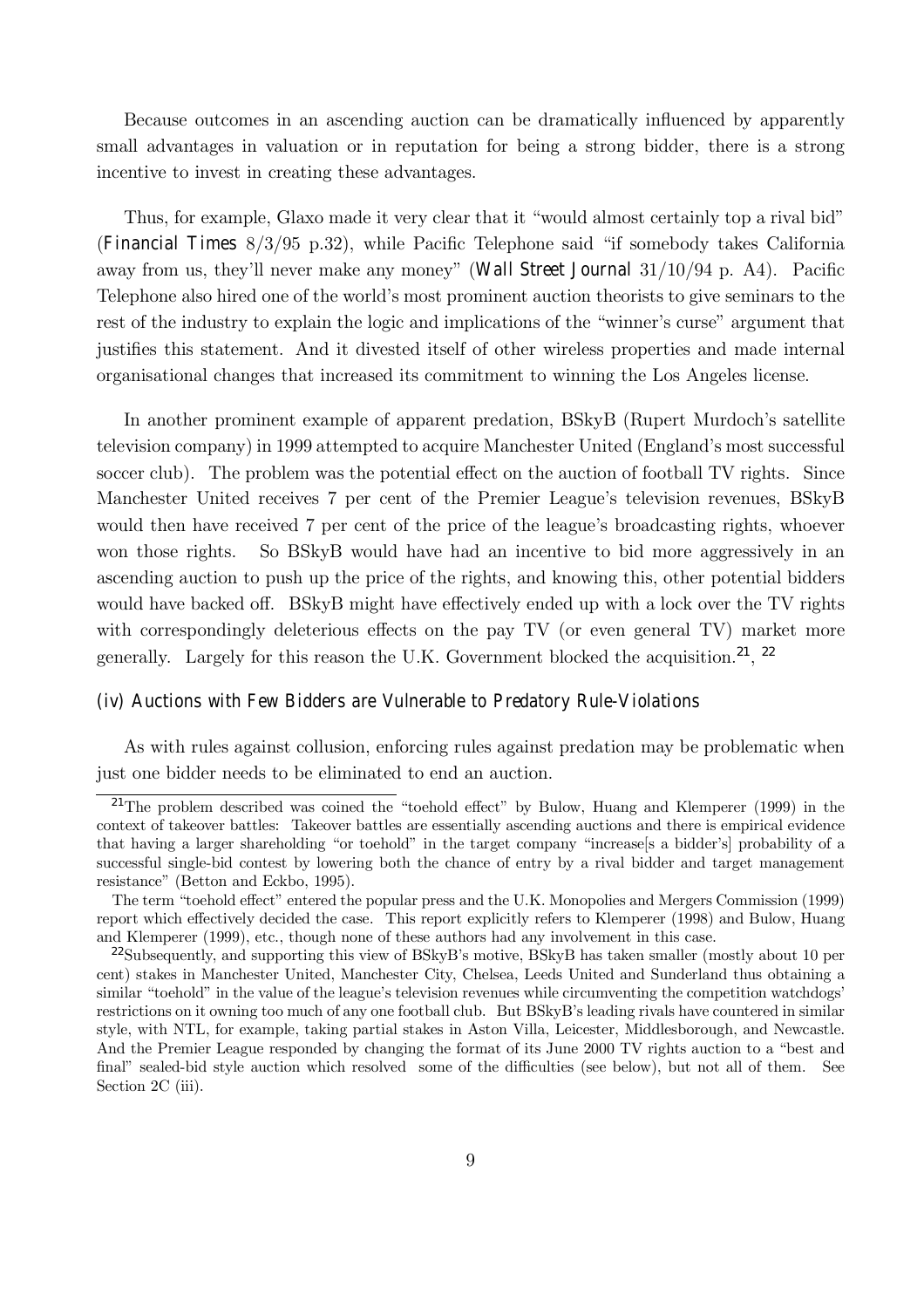For example, in the July 2000 Netherlands 3G spectrum auction, six bidders competed for five licenses and bidders were permitted to win just one license each, so the auction would end as soon as one bidder quit. One bidder (Telfort) sent a letter to another (Versatel) threatening legal action for damages if Versatel continued to bid! Telfort claimed that Versatel "believes" that its bids will always be surpassed by [othersí...so it] must be that Versatel is attempting to either raise its competitors' costs or to get access to their...networks". Although Versatel complained to the government, the government took no action at all—not even holding an investigation—perhaps because excluding Telfort would have ended the auction immediately "cutting off the government's nose to spite its face", and it might have been hard to impose a meaningful fine. Versatel then quit the auction, apparently in response to the letter and the government's inaction, so the auction raised less than  $30\%$  of what the Dutch government had forecast based on the U.K.'s result—see below.<sup>23</sup>

Of course, any auction could suffer this kind of predation, but an ascending auction is especially vulnerable. Even if the auction does not start with few bidders, the predation can take place when only few remain, and the ascending structure allows the predator time to assess the success of its strategy.

# (v) Deterring Weaker Bidders Encourages Joint Bidding and Collusion

Because an ascending auction often effectively blocks the entry of "weaker" bidders, it encourages "stronger" bidders to bid jointly or to collude—they know that no one else can enter the auction to steal the collusive rents they create.

For example, the November 2000 Swiss 3G spectrum auction was an ascending auction for four licenses in which bidders were allowed to win at most one each. There was considerable initial interest from potential bidders. But weaker bidders were put off by the auction form—at least one company hired bidding consultants and then gave up after learning that the ascendingbidding rules would give the company very little chance against stronger rivals. And the government permitted last-minute joint-bidding agreements—essentially officially-sanctioned collusion—so the field shrank from nine bidders to just four (!) in the week before the auction was due to begin. The only reason the auction yielded more than the reserve price was that slight differences between the licenses led to a very little competition for the best license, and a final average price just  $2\frac{1}{2}\%$  higher. Unfortunately the reserve price had been set absurdly low (which further increased the incentive for joint-bidding, see Section 2A (v)), so the Swiss received just one-thirtieth of the U.K. and German per capita revenues, and one-fiftieth of what they had once hoped for!

By contrast, in a sealed-bid auction, if the strong firms form a consortium they may simply attract other firms into the bidding in the hope of beating the consortium. For example,

<sup>23</sup>Six months later the Dutch parliament began an investigation into the entire auction process.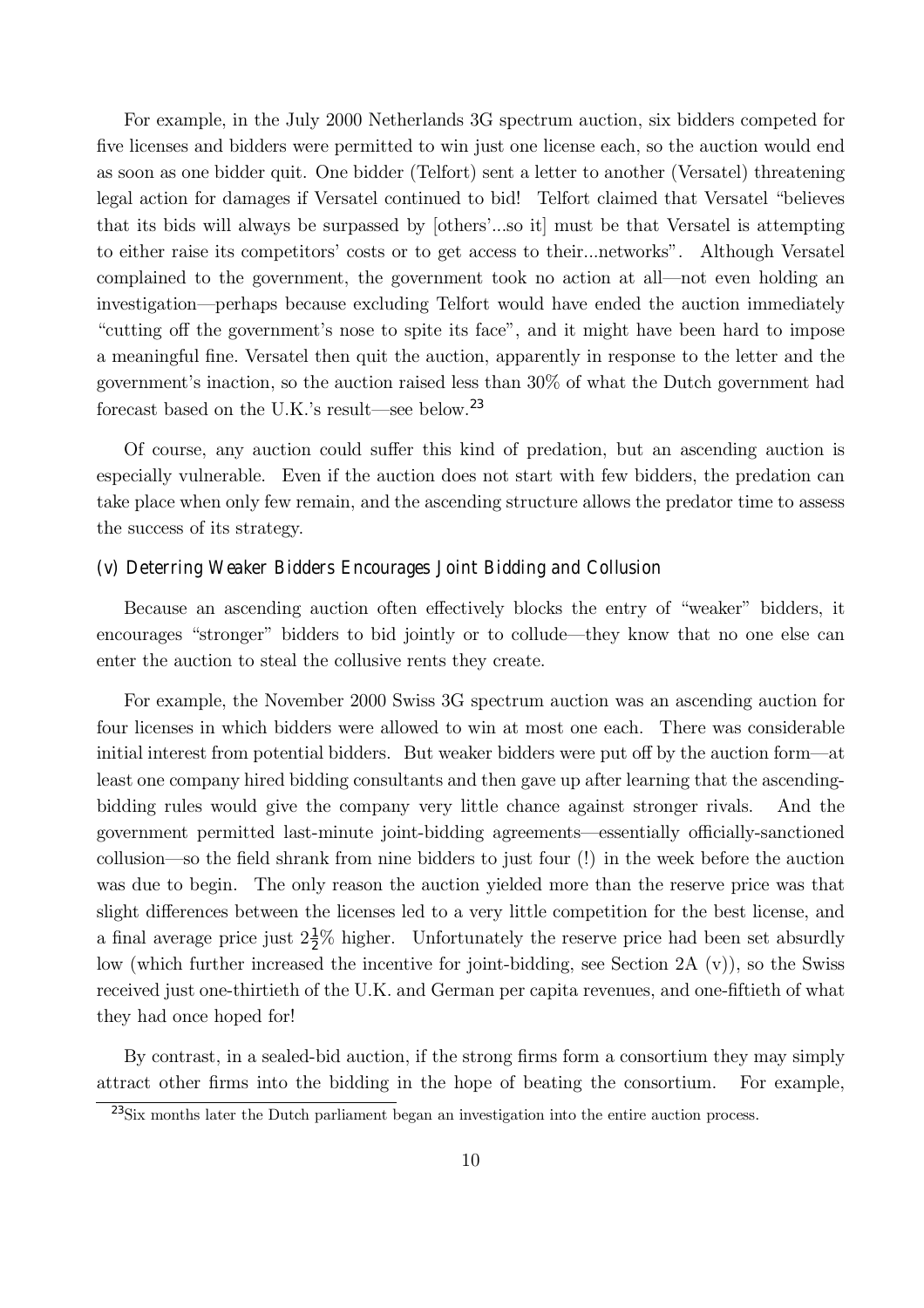Deutsche Telekom or Hutchinson who had both won licenses in Germany, Austria, Netherlands, U.K., and elsewhere, and who had quit the Swiss auction just one week earlier, might perhaps have re-entered a sealed-bid contest. So the strong firms are more likely to choose to bid independently in a sealed-bid auction, making this a much more competitive auction.

#### (vi) Discriminatory Auctions Deter Bidders with Limited Information

We have emphasised problems of ascending and uniform-price auctions. But they are not always less inviting to entry than first-price sealed bid or discriminatory auctions. A disadvantage of the latter auctions is that, because winners pay their own bids, bidders need to have good information about the distribution of their rivals' costs in order to bid intelligently. So bidders with smaller demands, for whom the costs of obtaining market information are not worth paying, may be deterred from entering these auctions.

This issue may not be important if such bidders can buy from larger intermediaries who can aggregate smaller biddersí demands and bid in their places as, for example, in treasury auctions.<sup>24</sup> However the U.K.'s New Electricity Trading Arrangements (see Section 2 A (iii)) might discourage new entrants into this industry if satisfactory intermediaries or a transparent exchange market do not develop (Klemperer (1999b)).

By contrast, a bidder who only has good information about his own value may prefer an ascending or uniform-price auction in which the best strategy is just to bid (up to) his own value and winners' payments are determined by non-winners' bids.<sup>25</sup>

# (vii) Inadequate Reserve Prices Exacerbate Entry Problems

Sometimes, whether because of poor auction design or the nature of the object(s) for sale, there turns out to be no effective competition.<sup>26</sup> In this case a serious reserve price is critical.

The 1991 U.K. auction of TV franchises by a first-price sealed-bid auction is a dramatic example. While the South and South East, South West, East, Wales and West, North East and Yorkshire all sold in the range  $$9.36$  to  $$15.88$  per head of population, the only—and therefore winning—bid for the Midlands region was just one-twentieth of one penny (!) per head of population. The Midlands region's demographics were certainly not inferior, but bidders were required to provide very detailed region-specific programming plans that met

 $24$ The problem can also be mitigated by allowing smaller bidders to make "non-competitive bids", that is, to state inelastic demands for which they pay the average winning price.

<sup>&</sup>lt;sup>25</sup>For example, I (together with Peter Cramton and Eric Maskin) have advised the U.K. government to pick an ascending or uniform-price design for its upcoming greenhouse-gas emissions-permits auction; encouraging sufficient entry will be a key concern, and good marketing will also be very important.

<sup>&</sup>lt;sup>26</sup>If this is known in advance, a negotiation with the monopsony buyer may be more appropriate than an auction.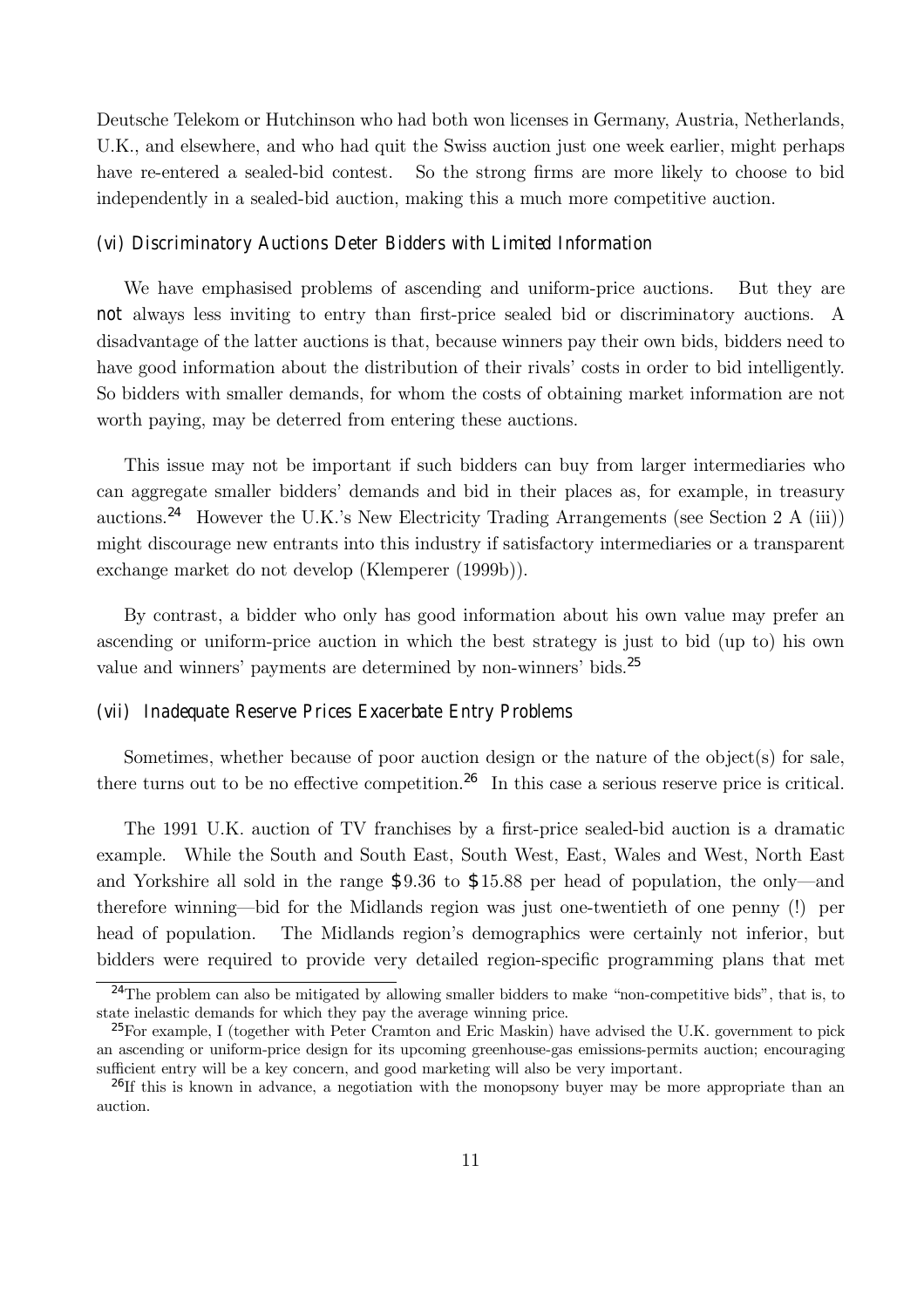a quality threshold, and the incumbent operator was able to work out that no-one else had developed such plans. Much the same happened in Scotland, where the only bidder for the Central region generously bid one-seventh of one penny per capita.

Here switching to an ascending auction, for example, would have done no better (probably worse in many regions, because of the non-trivial entry costs, see Sections 2B (i) - (iii)). While several elements of the design could have been improved, the most glaring problem was the inadequate reserve price.<sup>27</sup>

# C. Other Issues

Of course, not all auction "failures" are due to collusion or entry/predation problems.

## (i) Political Problems

Some "failures" are perceived more than real. For example, a second-price sealed-bid auction—in which the winner pays the runner-up's bid—can be embarrasing for the auctioneer if the winner's actual bid is revealed to be far more than the runner-up's, even if the auction was ex-ante both efficient and revenue maximizing.

McMillan (1994) reports a second-price New Zealand auction in which the winner bid NZ \$7 million but paid the runner-upís bid of NZ \$5,000. Of course, a reserve price should probably have been imposed, but if an appropriate reserve price had been used this might have been an economically, but not politically, sensible auction.

First-price sealed-bid auctions, by contrast can be embarrasing either for a winning bidder who pays a lot more than the second bid, or for a loser who just narrowly underbids the winner. So firms, or at least their managers, can oppose first-price auctions.

### (ii) Thinking Carefully Through the Rules

Other failures are due to not thinking through the rules carefully.

For example, Turkey last year auctioned two telecom licenses sequentially, with an additional twist that set the reserve price for the second license equal to the selling price of the first. One firm then bid far more for the first license than it could possibly be worth if the firm had to compete with a rival holding the second license. But the firm had rightly figured that no rival would be willing to bid that high for the second license, which therefore remained unsold, leaving the firm without a rival operating the second license!

<sup>&</sup>lt;sup>27</sup>Important disclaimer While I have advised the U.K. government on several auctions, I have never had anything to do with TV licenses!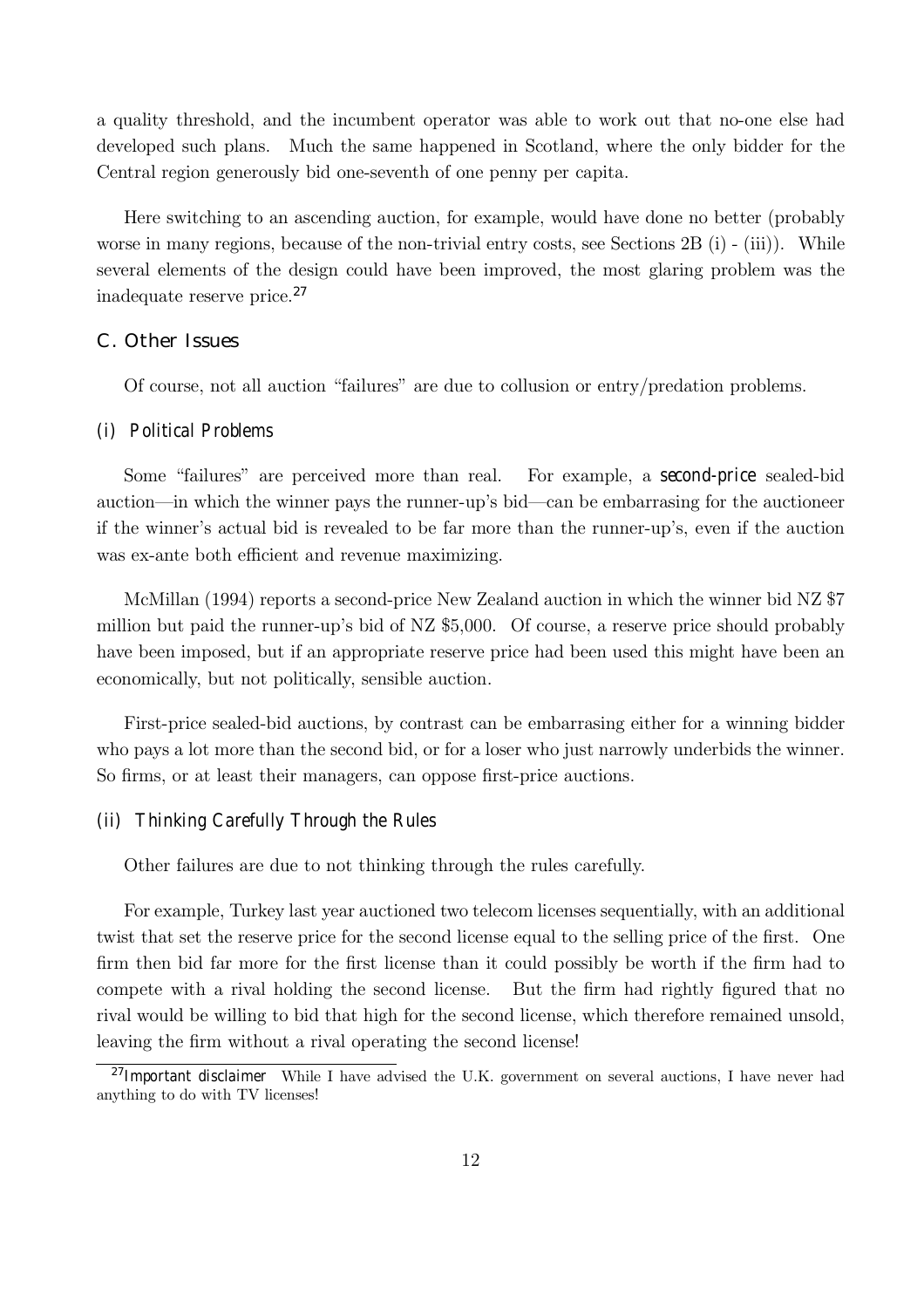As another example, McMillan (1994) reports on an Australian auction for satellite-television licenses in which two bidders each made large numbers of different bids on the same objects and then, after considerable delays, defaulted on those bids they did not like after the fact—the government had neglected to impose any default penalties.

More recently the U.S. spectrum auctions have been plagued by bidders "winning" licenses and subsequently defaulting on their commitments, often after long delays. (India also recently fell into the same trap.) If default costs are small, then bidders are bidding for options on prizes rather than the prizes themselves. Furthermore, if smaller, under-financed firms can avoid commitments through bankruptcy, then the auction favors these bidders over betterfinanced competitors.

Auctioneers must think carefully about the gaming opportunities that their rules permit.

## (iii) Credibility of the Rules

The importance of the credibility of the rules also deserves emphasis.

Sections 2A (iv) and 2B (iv) explained that rules against collusion and predation may lack credibility when there are too few bidders, but the problem of credibility is a much broader one.

For example, if after a nominally first-price sealed-bid auction the auctioneer can change his mind and accept higher offers, the auction is really an ascending-bid auction and needs to be recognised as such. So genuine sealed-bid auctions may be difficult to run in takeover battles, especially since a director who turns down a higher bid for his company after running a ìsealed-bid auctionî may be vulnerable to shareholder lawsuits. The famous RJR-Nabisco sale went through several supposedly-final sealed-bid auctions (Burrough and Helyar (1990)), and this might have been part of the difficulty faced by Wellcome, see Section 2B (i). Sealed-bid auctions might also be hard to commit to in the U.K. TV rights auctions, see Section 2B (iii), especially if BSkyB took over Manchester United in which case the auctioneer (the Football League) would be closely associated with a bidder. Excuses for not accepting a winning bid can often be found after the fact, whatever precommitments are attempted in advance.

Credibility may be a particular problem for governments which cannot bind their successors (or even themselves); it is difficult to effectively auction a license if the government may change the regulatory regime ex-post.

The credibility of reserve prices is of special importance. If a reserve price is not a genuine commitment to not sell an object if it does not reach its reserve, then it has no meaning and bidders will treat it as such.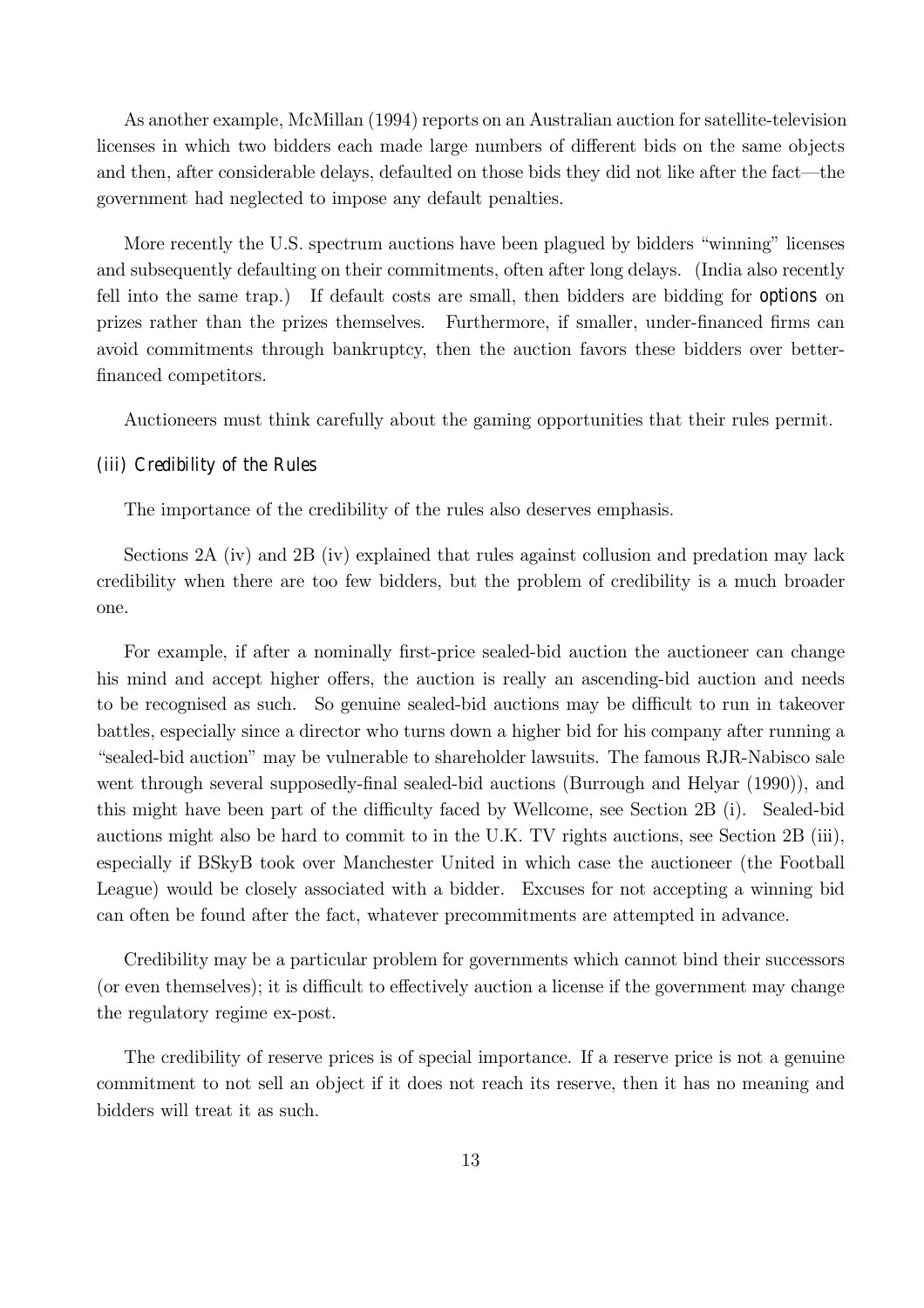For example, returning to the Turkish tale of woe of Section 2C (ii), the government is now considering new arrangements to sell the second license, but at what cost to the credibility of its future auctions?

#### D. When is Auction Design Less Important?

So issues such as clear and credible rules and political acceptibility of the results are important, but otherwise the main problems of auction design are those of dealing with monopsony and oligopsony power. They are not the information-theoretic issues such as "affiliation" that have received a great deal of study in the economic literature.

The fact that monopsony and oligopsony power is the key to auction problems also suggests that auction design may not matter very much when there is a large number of potential bidders for whom entry to the auction is easy.

Consider, for example, the sales of government securities or of commodities such as gold. Though much ink has been spilt on these subjects, auction design may not matter much for either price or efficiency. Indeed the U.S. Treasury's recent experiments with using uniform price auctions in place of discriminatory auctions yielded inconclusive results (Simon (1994), Malvey, Archibald and Flynn (1996), Nyborg and Sundaresan (1996), Reinhart and Belzar (1996), and Ausubel and Cramton (1998)), and the broader empirical literature comparing auction forms for government-security sales is also inconclusive. See Klemperer (2000b) for more discussion.<sup>28</sup>

# 3. Solutions

So ascending auctions can often support both collusive and predatory activity. To some extent the ascending auction can be "patched up". Bidders can be forced to bid "round" numbers, or the exact increments can be pre-specified, and bids can be made anonymous to make signalling hard. Lots can be aggregated into larger packages to make it harder for bidders to divide the spoils. And higher reserve prices both directly protect against a lowprice outcome, and reduce firmsí incentives to coordinate on a quick end to the bidding. But these measures neither eliminate the "collusion" problem, nor do anything about the "entry" concern.

<sup>28</sup>Of course, even small differences in auction performance can be significant when very large amounts of money are involved, and collusion has been an issue in some government security sales.

Since I serve on a National Audit Office Panel of Experts to review the sale of the U.K.'s gold stock-pile, it must be stressed that this view about gold is purely personal. And of course running an auction may be very important for transparency, and what is announced about the government's policies is certainly important to the market.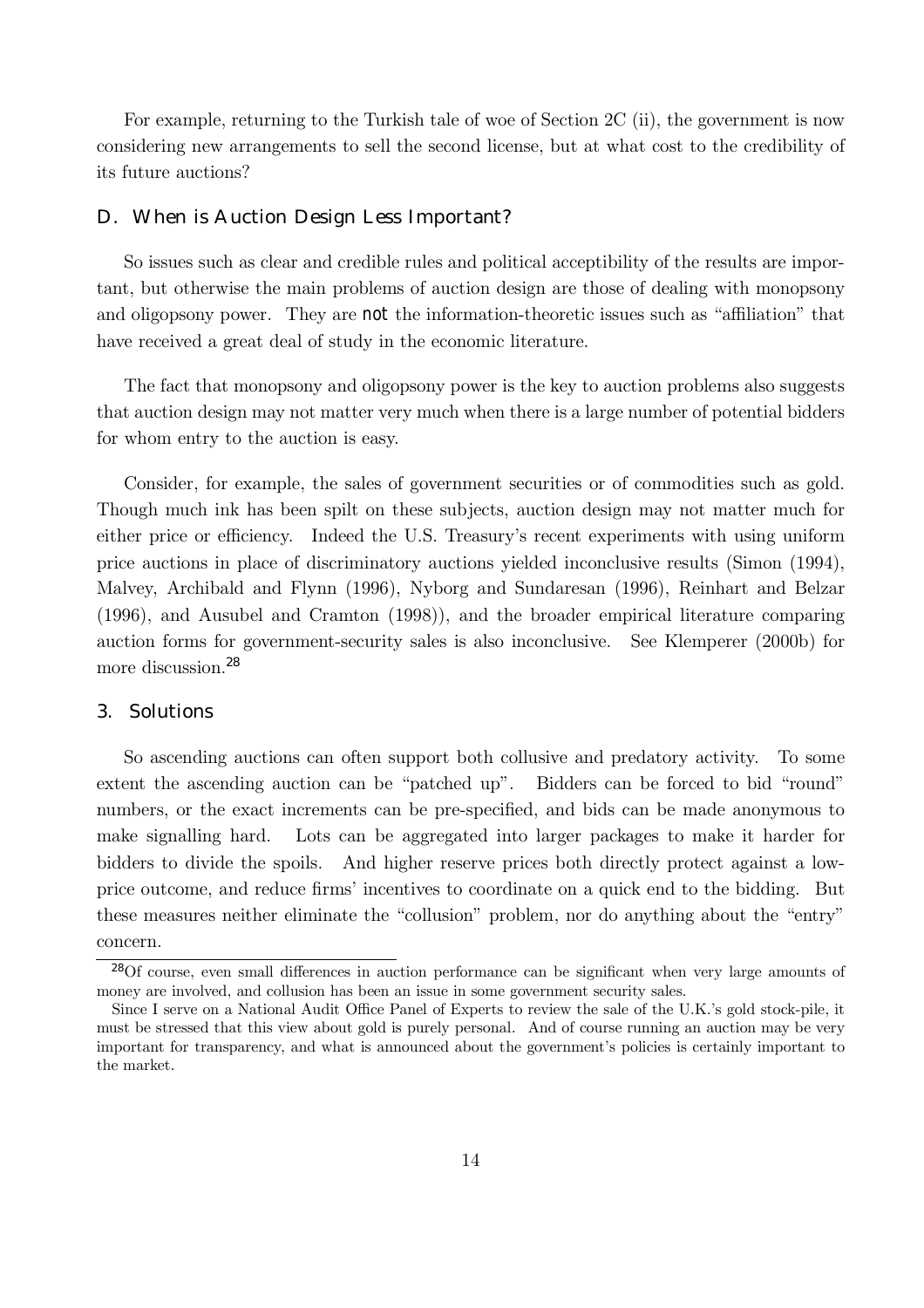On the other hand, an ascending auction is also particularly likely to allocate the prizes to the bidders who value them the most,<sup>29</sup> at least among the bidders who show up, and if inefficient collusion can be avoided. The intuition is just that a bidder with a higher value always has the opportunity to rebid to top a lower-value bidder who may initially have bid more aggressively. (This applies in many "common-values" as well as "private-values" settings (Maskin, 1992).) In addition, if there are complementarities between the objects for sale, an ascending auction makes it more likely that bidders will win efficient bundles than in a pure sealed-bid auction in which they can learn nothing about their opponents' intentions. (Allowing resale is not a perfect substitute for an efficient initial allocation, because resale is itself generally inefficient. See Myerson and Satterthwaite (1983) and Cramton, Gibbons, and Klemperer (1987).)

Furthermore, the fact that an ascending auction allows bidders to learn about others' valuations during the auction can both make the bidders more comfortable with their own assessments and often raises the auctioneer's revenues if information is "affiliated" and collusion and predation are absent (Milgrom and Weber (1982)).

So what should an auction designer do?

We assume governments (as well as other auctioneers) care not only about efficiency, but also about revenue—which is most impacted by collusion and predation—because of the substantial deadweight losses of raising government funds through alternative methods.<sup>30</sup>

# A. The Anglo-Dutch Auction

One solution to the dilemma of choosing between the ascending (often called "English") and sealed-bid (or "Dutch") forms is to combine the two in a hybrid, the "Anglo-Dutch", which often captures the best features of both, and was first described and proposed in Klemperer (1998).

For simplicity assume a single object is to be auctioned. Then in an Anglo-Dutch auction the auctioneer begins by running an ascending auction until just two bidders are willing to pay the current asking price. That is, the price is raised continuously until all but two bidders have dropped out. The two remaining bidders are then each required to make a "best and

<sup>&</sup>lt;sup>29</sup>This is not necessarily the same as maximizing efficiency; when bidders are firms it ignores consumer welfare (which is likely to favour a more widely dispersed ownership than firms would choose) and, of course, it ignores government revenue.

 $30$ Feldstein (1999) estimates that for the U.S. "a marginal increase in tax revenue achieved by a proportional rise in all personal income tax rates involves a deadweight loss of two dollars per incremental dollar of revenue", although this is substantially higher than othersí previous estimates. A deadweight loss of (?) 30c per dollar raised is a more typical estimate.

Of course, bidders lobby governments—sometimes successfully—for auction forms that minimise revenue.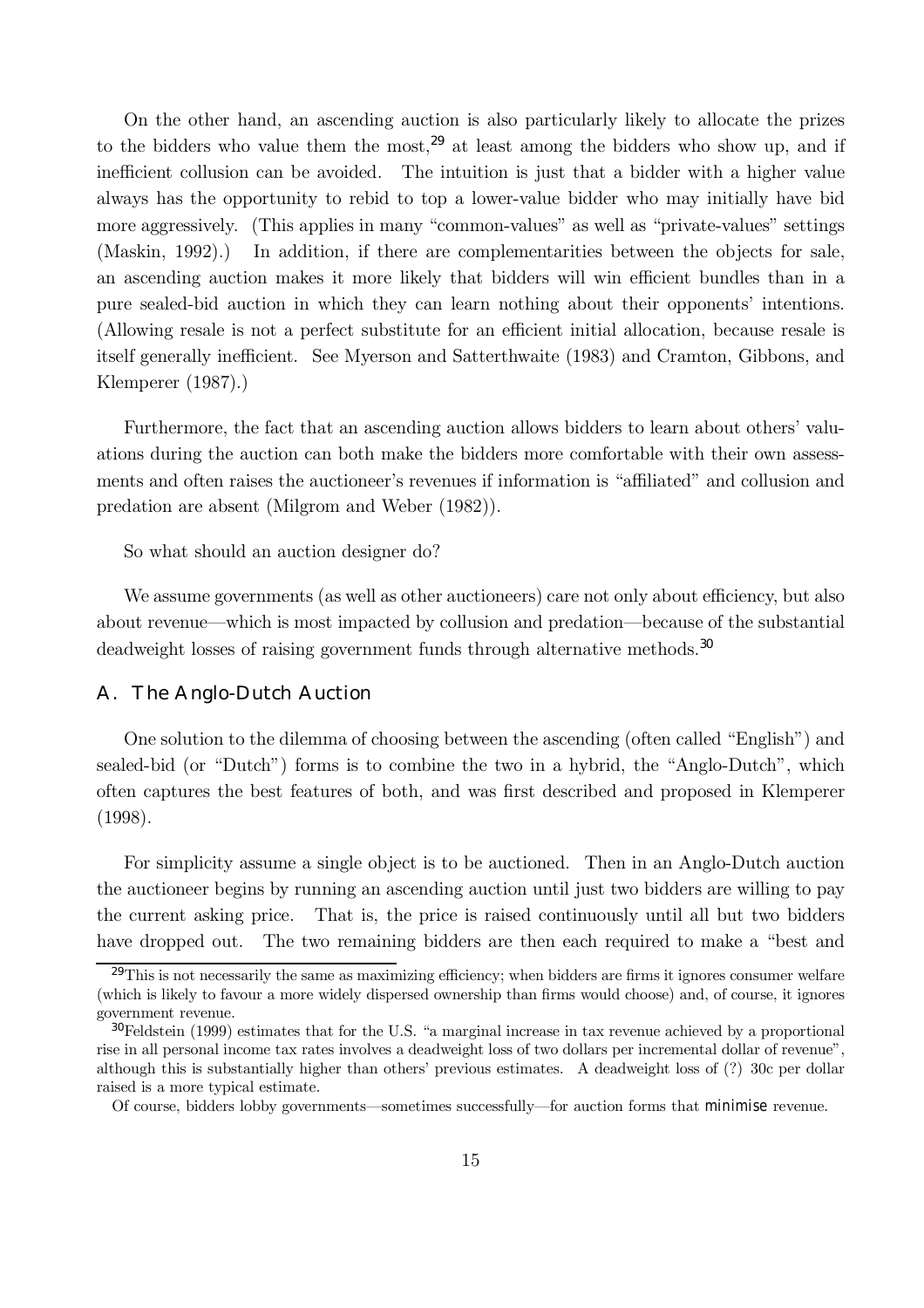final" sealed-bid offer that is not lower than the current asking price, and the winner pays his bid. The process is much like the way houses are often sold, although unlike in many house sales the procedure the auctioneer will follow in an Anglo-Dutch auction is clearly specified in advance.

The main value of this procedure is when one bidder (for example, the incumbent operator of a license that is to be re-auctioned) is thought to be stronger than potential rivals. Absent the final sealed-bid, the potential rivals might be unwilling to enter against the strong bidder who would be perceived to be a sure winner. But the sealed-bid induces some uncertainty about which of the two finalists will win, and entrants are attracted by the knowledge that they have a chance to make it to this final stage (see Sections 2B (i), (iii)).<sup>31</sup> So the price may easily be higher even by the end of the first, ascending, stage of the Anglo-Dutch auction, than if a pure ascending auction were used.

At the same time the Anglo-Dutch procedure will generally be more likely to sell to the highest valuer than a pure sealed-bid auction, both because it directly reduces the numbers allowed into the sealed-bid stage and also because the two finalists can learn something about each other's and the remaining bidders' perceptions of the object's value from behaviour during the ascending stage.

The Anglo-Dutch auction also makes collusion harder than in a pure ascending auction (see Section 2A (iv)). In particular, it eliminates the final stage of the ascending auction, when just one excess bidder remains, in which phase an ascending auction is particularly vulnerable to collusive and predatory behavior (see Sections 2A (iv), 2B (iv)).

And using an Anglo-Dutch auction reduces the incentives for firms to form consortia prior to the auction (see Section 2B (v)), since if strong firms form a consortium, they may simply attract new firms into the bidding in the hope of beating the consortium in the sealed-bid round.

Furthermore, we conjecture that the ascending stages of the Anglo-Dutch auction may extract most of the information that would be revealed by a pure ascending auction, and hence capture most of the consequent benefits of making bidders more comfortable with their own assessments and raising revenues if bidders' information is "affiliated". At the same time the sealed-bid stage of the Anglo-Dutch may—we conjecture—do almost as well as a pure sealed-bid auction in capturing extra revenue (relative to what would be expected from an ascending auction) due to the effects of bidders' risk-aversion, budget-constraints, and asymmetries (Klemperer (2000a)). All these benefits of the Anglo-Dutch auction would apply even if it attracts no additional firms into the bidding.<sup>32</sup>

<sup>&</sup>lt;sup>31</sup>The auction might even attract bidders who simply hope to resell. See note R.

<sup>&</sup>lt;sup>32</sup>The conjectures of this paragraph need further research to confirm.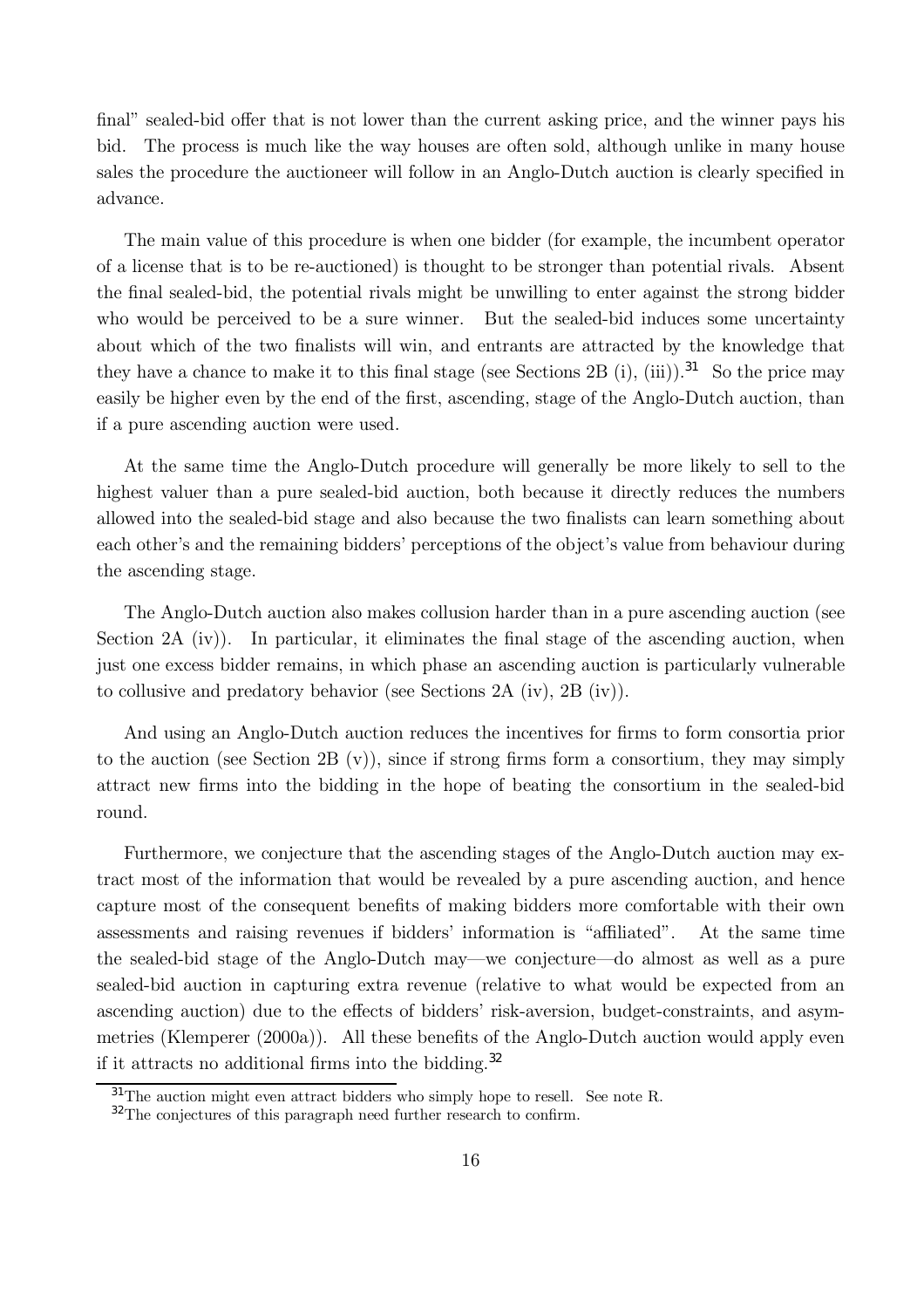The Anglo-Dutch auction can be extended to multi-object contexts, including contexts in which individual bidders are permitted to win multiple units.<sup>33</sup> In these cases it has the additional advantage of making tacit collusion in the auction much harder than in a pure ascending auction; because the sealed-bid stage allows firms to renege on any tacit deals without fear of retaliation, they are unlikely to make such deals in the first place (see Sections 2 A (i), (ii)). Furthermore, if there are complementarities between the objects, the ascending stage makes it more likely that bidders will win efficient bundles than in a pure sealed-bid auction in which they can learn nothing about their opponents' intentions.

In short, the Anglo-Dutch auction often combines the best of both the ascending and the sealed-bid worlds.

# B. Improved Anti-trust

Effective anti-trust policy is critical to fighting collusion and predation in auctions. But anti-trust enforcement seems much lighter than in "ordinary" economic markets.

Although the U.S. Department of Justice has successfully prosecuted some signalling behaviour similar to that described in Section 2A (ii), the legal status of this kind of behaviour remains ambiguous. Furthermore, collusive bidding in takeover battles for companies appears to be legal in the U.S.. European anti-trust has been even weaker, as evidenced by T-Mobil's willingness to explicitly confirm the signalling behaviour described in Section 2A (i).<sup>34</sup> True, when apparently similar behaviour was observed in the more recent German 3G spectrum auction (see Section 4E), the firms engaging in it refused to officially confirm that they were signalling to rivals to end the auction.<sup>35</sup> But the German regulators showed no interest whatsoever in pursuing the matter.

Even more damaging, has been the European authorities' acceptance of joint-bidding agreements that are, in effect, explicit collusion (as in the recent 3G auctions, see Sections 2B (v),

<sup>&</sup>lt;sup>33</sup>With N  $>1$  homogenous objects of which bidders are allowed to win just one each, the ascending stage will typically continue until N+1 bidders remain, but then there is a choice between a discriminatory and a uniform price (but using the Nth price not the N+1st price) sealed-bid stage. The uniform price will probably be preferred by bidders, but this may be politically risky if the winnersí bid are all revealed (c.f. Section 2C (i)). (One simple way to run a uniform Nth price auction without revealing this information would be to isolate the N+1 bidders from each other and run an ascending auction, keeping the first quit secret from the other bidders, stopping the auction only when the second quit is announced to the auctioneer, and then selling to the N winners (including the second quitter) at the final price.)

For heterogenous objects, see, for example, Section 4A and note M.

If bidders are allowed to win multiple objects, see Klemperer (1998), etc.

 $34$ This kind of signalling behaviour could perhaps be challenged as an abuse of "joint dominance" under EC and UK law.

 $35$ Even so, the Financial Times  $3/11/00$  p. 21, reported "One operator has privately admitted to altering the last digit of its bid in a semi-serious attempt to signal to other participants that it was willing to accept [fewer lots to end the auction]."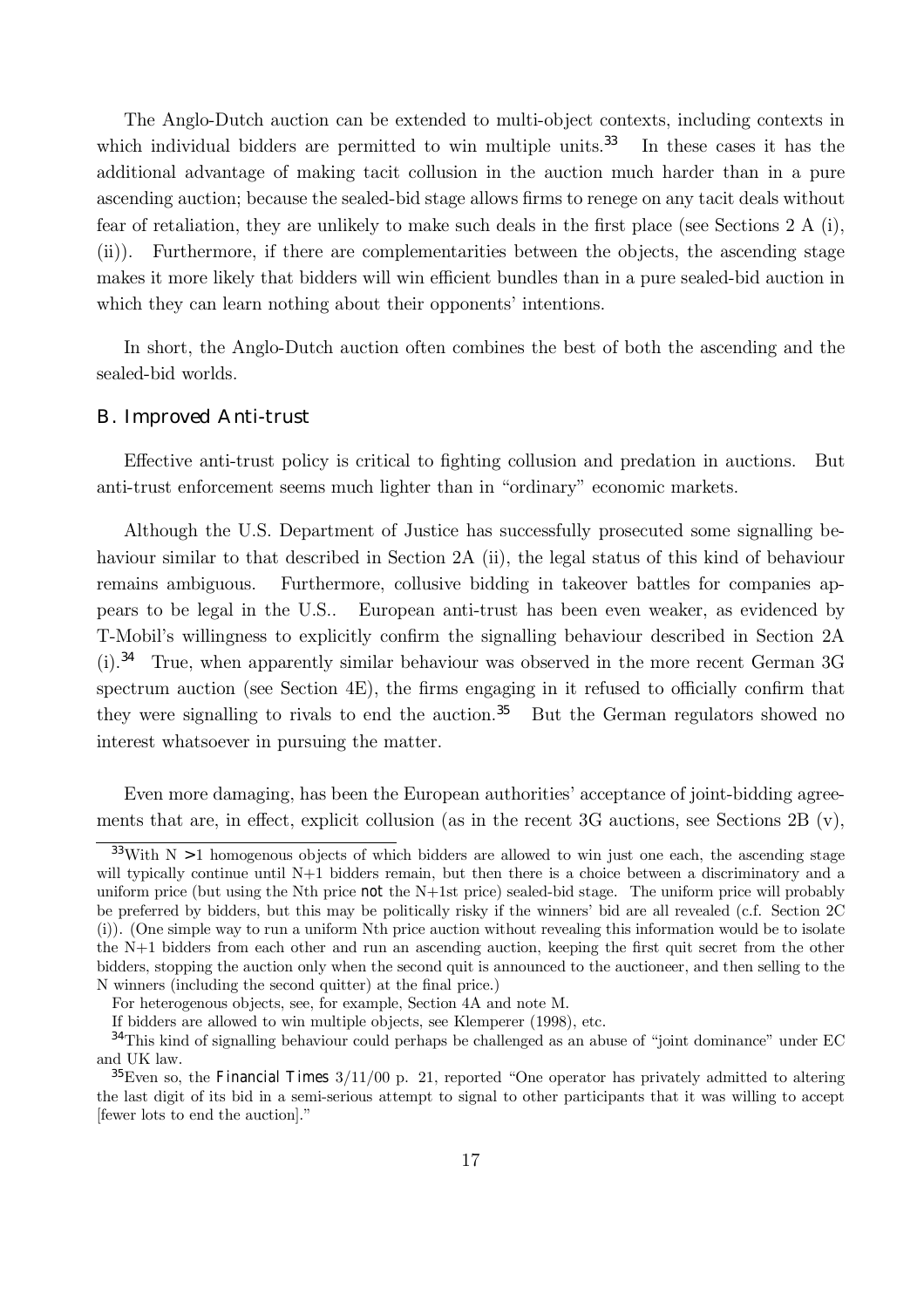4B, 4D, etc.).<sup>36</sup>

The Antitrust agencies' response to predation in auction markets has been still more feeble.

Consider, for example, how anti-competitive the behaviour described in Sections 2B (iii) would seem in a normal competition-policy context in which dominant firms are threatened by new entry into their markets. Glaxo's statement that it "would almost certainly top a rival bid", would roughly translate to saying it "would almost certainly undercut any new entrant's price", while Pacific Telephone's remark that "if somebody takes California away from us, they'll never make any money" seems to correspond to threatening that "if anyone tries to compete with us, we'll cut the price until they lose money." And Pacific Telephone's hiring of an auction theorist to explain the winner's curse to competitors might correspond to hiring an industrial economist to explain the theory of the difficulties of entering new markets to potential entrants.

Would any of these "predatory" behaviours be acceptable in "normal" economic markets?

Regulators as well as auction-designers, need to treat auction markets more like "ordinary" economic markets.

## 4. Case Study: The Year 2000 European 3G Auctions

Although the first draft of this paper was written prior to all but the U.K.'s 3G auction, the year 2000 European third-generation mobile spectrum license auctions offer a nice case study of how good auction design must be sensitive to the context.

Of the six auctions, only the U.K. and German auctions could be called successes (see Table 1), and the German authorities were very lucky.

# (A) The UK Auction (March-April) $37$

The U.K. originally planned to auction just four third-generation licenses. In this case the presence of exactly four incumbent operators who were thought to have advantages over other

<sup>36</sup>Combinations agreed very close to the auction date (as in Switzerland, see Section 2B (v)) should be particularly discouraged since they give no time for entrants to emerge to threaten the "collusion".

One view is that auction participants should generally be restricted to entities that exist when the auction is first announced, but exceptions would clearly be necessary.

Combinations should often have to wait until after the auction, just as the sale of Orange to France Telecom waited until after the U.K.'s auction. For example, the sale of part of Hutchinson's interest in its U.K. license after the auction to KPN and DoCoMo did not harm the British taxpayer, but allowing these firms to combine before the Netherlands auction hurt taxpayers there. (See Sections 4A, 4B.)

 $37I$  was the principal auction theorist advising the Radiocommunications Agency which designed and ran the U.K. auction. Ken Binmore had a leading role and supervised experiments testing the proposed designs. Other academic advisors included Tilman Borgers, Jeremy Bulow, Philippe Jehiel and Joe Swierzbinski. The views expressed are mine alone.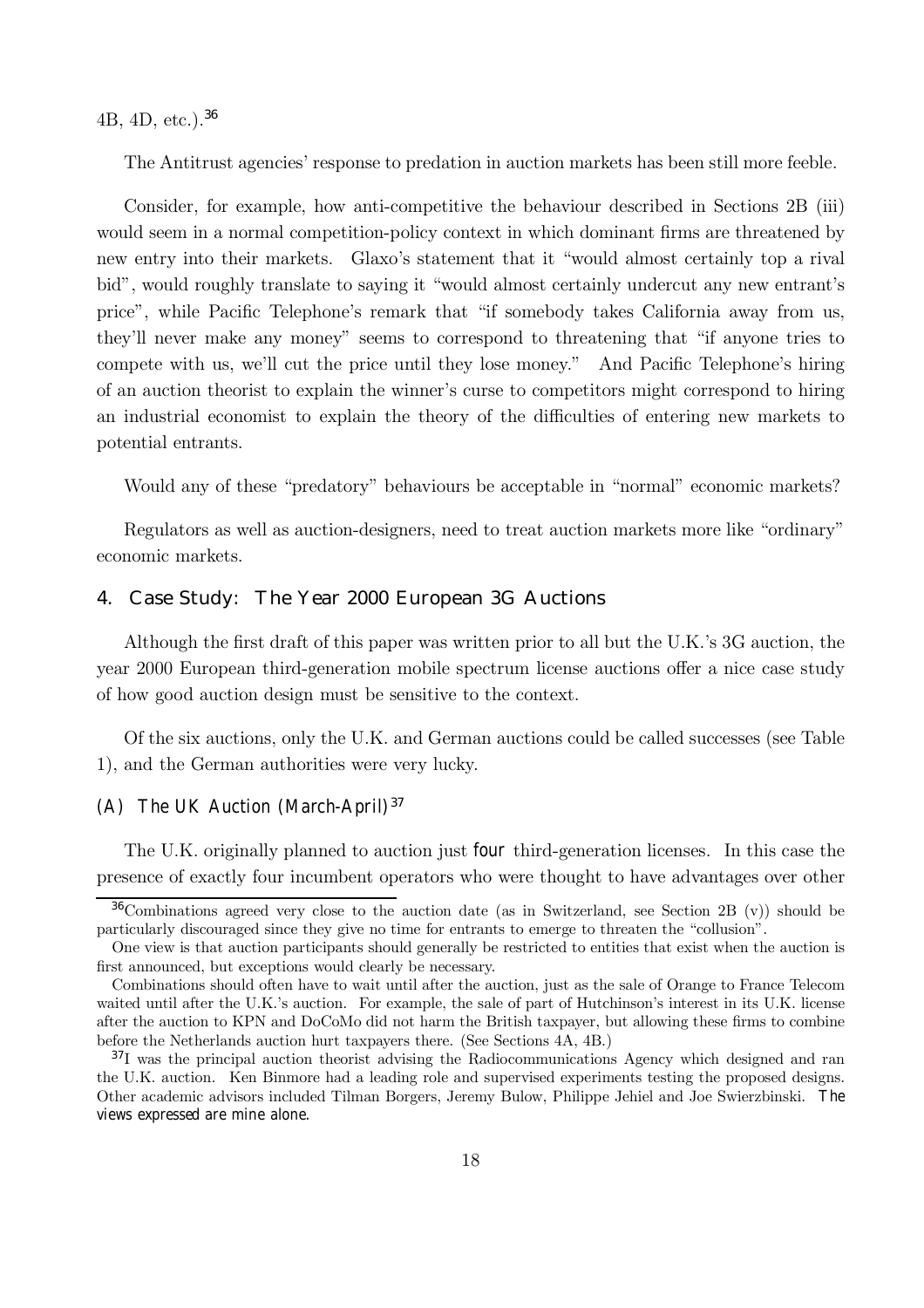bidders<sup>38</sup> meant the designers were very concerned that an ascending auction might deter new firms from bidding strongly in the auction, or even from entering the auction at all.<sup>39</sup> So in this case the government proposed running an Anglo-Dutch auction. An ascending auction would have continued until just five bidders remained, after which the five survivors would have made sealed-bids (required to be no lower than the current price level) for the four licenses.<sup>40</sup> The design performed extremely well, both in terms of efficiency and revenue generation, in laboratory experiments commissioned by the Radiocommunications Agency and by potential bidders.

However, when it became possible to auction five licences, a straightfoward ascending auction was no longer counterindicated, even though there were non-trivial entry costs and a limited number of potential bidders. Because no bidder was permitted to win more than one license and licenses could not be divided, every bidder would end up either a winner of a single license, or a loser. So bidders could not collude to divide the market because there was no way to share the spoils without resort to sidepayments.

Furthermore, with five licenses and only four incumbents, at least one license had to go to a new entrant and this would be a sufficient carrot to attract several new entrants.<sup>41</sup>

It helped that the U.K. was the first in the world to auction the 3G spectrum so that it was particularly unclear which new entrant(s) might be successful, and this made it easier to persuade a large number to play the game. Going to market first was a deliberate strategy of the U.K. auction team,  $42$  and the fact that planning had begun in 1997 for a 2000 auction also meant that there was time for a sustained marketing campaign to attract entrants.

So the problems of collusion and entry deterrence that this paper has emphasized were minimal in the U.K. context, and efficiency considerations militated towards an ascending

<sup>38</sup>BT, One2One, Orange and Vodafone were the existing operators and were generally predicted to be the ìstrongî bidders, both because of their brand-name advantages over a new entrant, and because of their lower costs of building out a network.

 $39$ Efficiency was the main concern of the U.K. government. More precisely, the Government's stated objectives were to "(i) utilise the available UMTS spectrum with optimum efficiency; (ii) promote effective and sustainable competition for the provision of UMTS services; and (iii) subject to the above objectives, design an auction which is best judged to realise the full economic value to consumers, industry and the taxpayer of the spectrum." See Hansard, 18 May 1998.

<sup>&</sup>lt;sup>40</sup>[Note M] In this case it was proposed that all four winners would pay the fourth-highest sealed bid, and a final Simultaneous Ascending stage would have followed to allocate the four licenses more efficiently among the four winners. See Radiocommunications Agency (1998a, b) for more details.

<sup>&</sup>lt;sup>41</sup>Note that the simultaneous ascending design also guarantees that there are entrants available to threaten every incumbent until all the objects are finally allocated simultaneously.

<sup>&</sup>lt;sup>42</sup>A deliberate decision was made to maintain this strategy even when the complications engendered by the Vodafone-Mannesman takeover battle led many to suggest that the U.K. auction be postponed.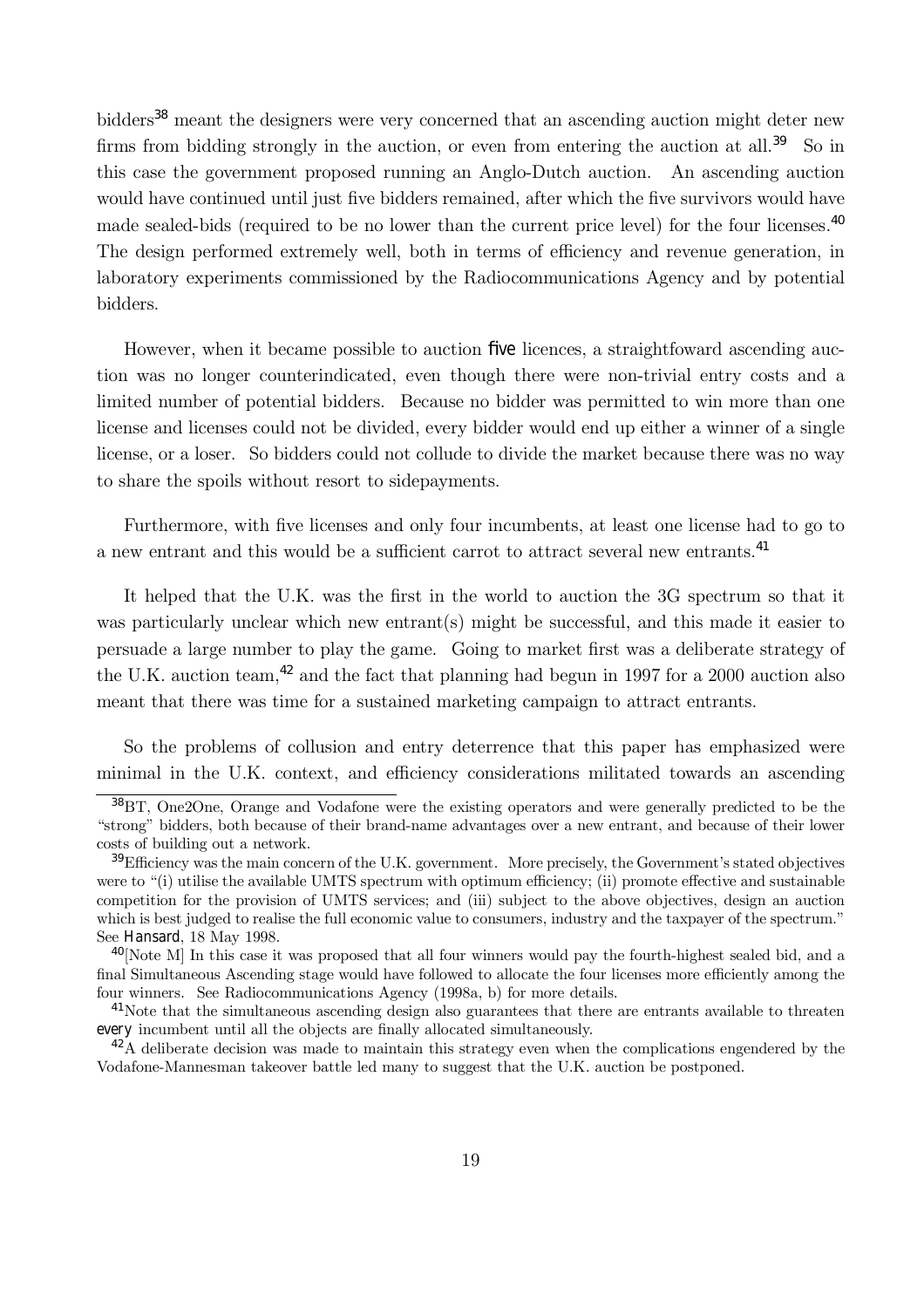$design.<sup>43</sup>$ 

Therefore a version of an ascending auction was actually used, and it was widely judged to be a success; there were nine new entrants who bid strongly against the incumbents, creating intense competition and record-breaking (\$22.5 billion) revenues.

# (B) The Netherlands Auction (July)

The Netherlandsí blunder was to follow the actual British design when there were five incumbent operators and five licenses in the Netherlands. The equal numbers of incumbents and licenses created exactly the situation in which this paper (Sections  $2B$  (i)-(iii)) predicts that very few entrants will show up. (Indeed the first draft of this paper, published on my website and quoted in the Dutch press prior to the auction, did predict exactly this problem for the Netherlands.) Recognizing their weak positions, the potential new entrants made deals with incumbent operators (c.f. Section  $2B(v)$ ), and Netherlands competition policy was as disfunctional as the auction design, allowing firms such as Deutsche Telekom, DoCoMo and Hutchison, who were all strong established players in other markets than the Netherlands, to partner with the local incumbents.<sup>44</sup>

In the end there was just one relatively weak entrant (Versatel) to compete with the five incumbents for the five licenses. As described in Section 2B (iv), Versatel stopped bidding after receiving a threatening letter from one of the incumbents, and the auction raised less than one third of the per-capita revenue of the U.K. auction, that is, less than Fl 6 billion, rather than the almost Fl 20 billion the Dutch government had forecast based on the U.K. experience.

It seems likely that a version of the Anglo-Dutch design would have worked better. Assuming the same entrants, there are strong reasons to believe Versatel would have bid higher in the sealed-bid stage than the price at which it quit the ascending auction. And of course the fear of this would have made the incumbents bid higher. Furthermore, the "hope and dream"

<sup>&</sup>lt;sup>43</sup>In particular, the five licenses were of unequal sizes. A sealed-bid component to the design might have introduced some inefficiency in the allocation of licenses among winners.

The ascending design chosen was a version of the one which was originally sketched by Vickrey (1976), and proposed and developed by McAfee, Milgrom and Wilson for the U.S. auctions. When each of an exogenously fixed number of bidders has a privately-known value for each of a collection of heterogenous objects, and (as in the U.K., but contrary to the U.S.) is restricted to buying at most a single license, the unique Nash equilibrium of the game induced by this design is efficient if bidding increments are arbitrarily small. (For more discussion of the U.S. sales see McMillan (1994), McAfee and McMillan (1996) and especially Milgrom (forthcoming).)

<sup>44</sup>A slightly different view was that the weakest incumbent, Ben, was not much stronger than the most determined potential entrants, Deutsche Telekom and Hutchinson. This view, too, is consistent with these firms being keen to form consortia prior to an ascending auction (but not being so keen if the auction had had a sealed-bid component—see Sections  $2B (v)$  and  $3A$ ). In fact, Ben joined with Deutsche Telekom, while Hutchinson joined with the incumbent KPN and with DoCoMo.

This view might place relatively more of the blame for the auction's failure on the weak anti-trust policy, and relatively less of the blame on the ascending design.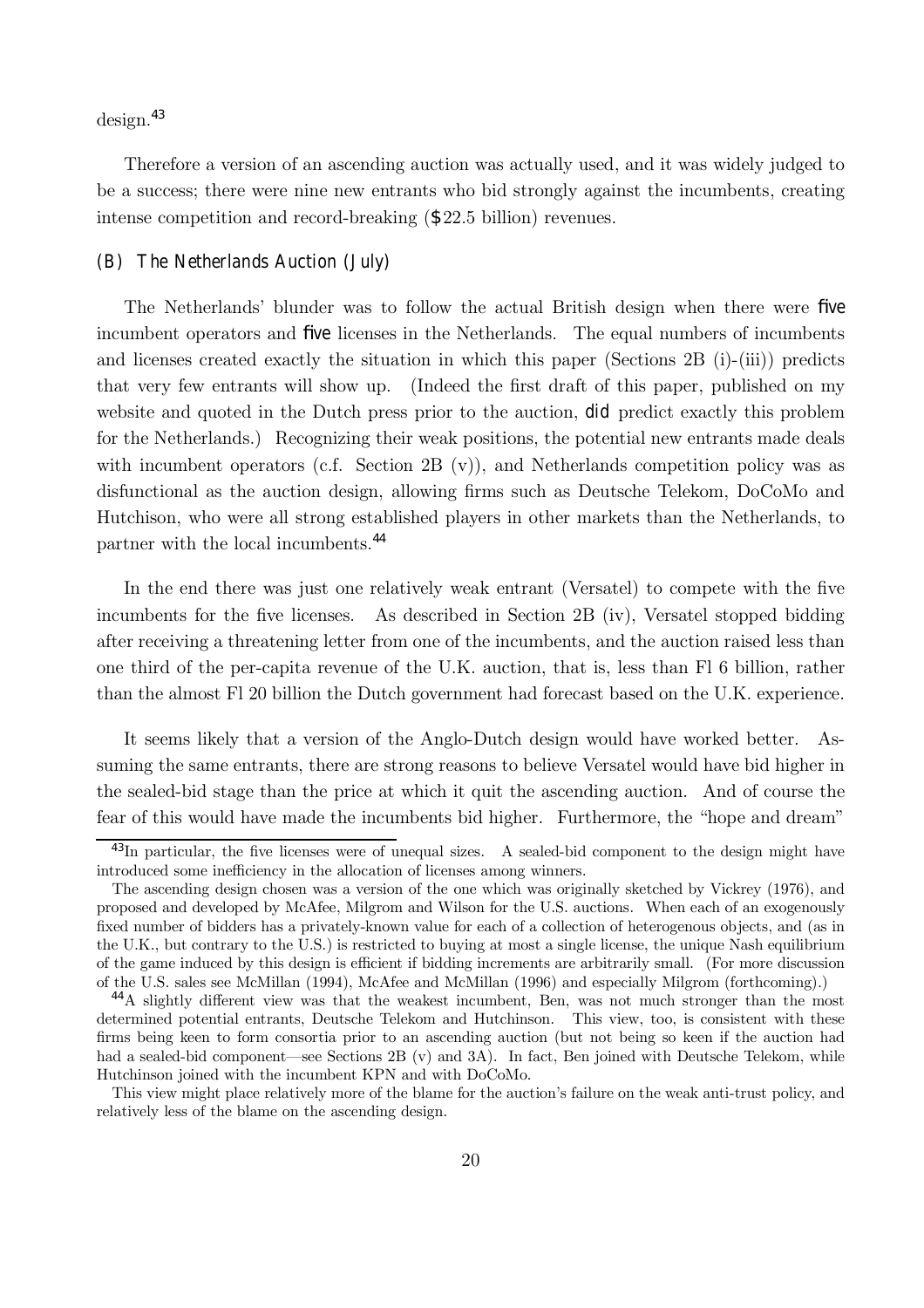that the sealed-bid stage would give weaker bidders might have attracted more bidders and/or discouraged the formation of the joint-bidding consortia.

## (C) The Italian Auction (October)

The Italian government thought they had learned from the Netherlands fiasco. They also chose roughly the U.K. design, but proposed that if the number of bidders who satisfied various prequalification conditions that tested their seriousness was not more than the number of licenses on offer, then the number of licenses on offer would be reduced. At first glance this seemed a clever way to avoid an embarrassingly uncompetitive auction à la Netherlands, but the plan was fundamentally flawed.

First, it is "putting the cart before the horse" to artificially create an unnecessarily concentrated mobile-phone market in order to make an auction look good.<sup>45</sup> The right approach, of course, is to increase the likely number of bidders by choosing an auction design that is more attractive to entry and by restricting joint bidding.<sup>46</sup>

Second, it is clear from our earlier discussion (especially Sections 2A (iv), 2B (iv)), that a rule that allows the possibility that there will be just one more bidder than the number of licenses does not guarantee a competitive ascending auction!

In the end six bidders entered the auction to compete for five licenses and one, Blu, then quit after less than two days of bidding. The final prices were only just above the starting price, resulting in per capita revenues of less than 40% of the U.K. level, or L 26,750 billion instead of the L 50,000 billion that the government had estimated.<sup>47</sup>,<sup>48</sup> While the Italian government might have been luckier,  $49$  it was clear in advance that the design was not robust.

<sup>45</sup>Furthermore if spectrum is withdrawn from the auction and it is not clear what will subsequently happen to it, this might lead to an inefficient auction outcome.

<sup>46</sup>The rule we are discussing may reduce the attractiveness of joint bidding, but joint bidding should be restricted directly.

 $47$ Some believed that there might have been some implicit "collusion" between some firms by which Blu entered simply to avoid invoking the rule reducing the number of licenses, thus allowing every other bidder to win a cheap license, and magistrates in Rome investigated possible market rigging but found no evidence. Of course, if illegal collusion was a concern, this is a further argument against the ascending design used (see Section 2A (iv)).

<sup>(</sup>Blu was a joint venture between British Telecom and Italian-based firms whose main business was not in telecoms, and they were apparently unable to agree terms for competing seriously in the auction. See, for example, Financial Times p.27, 25/10/00.)

<sup>&</sup>lt;sup>48</sup>The Italian government did not take full advantage of the information from the U.K. and German auctions to set an appropriate reserve price, though their reserve price was not as absurdly low as that set by the Netherlands, Germany, Austria and Switzerland.

<sup>49</sup>Contrast with the Netherlands where failure seemed very probable because the number of incumbent operators equalled the number of bidders (especially after a joint bidding agreement between Deutsche Telekom and Ben made all the incumbents seem strong). So in the Netherlands I predicted that failure was probable and very strongly criticised the design in print and in press interviews in advance of the auction. In Italy I was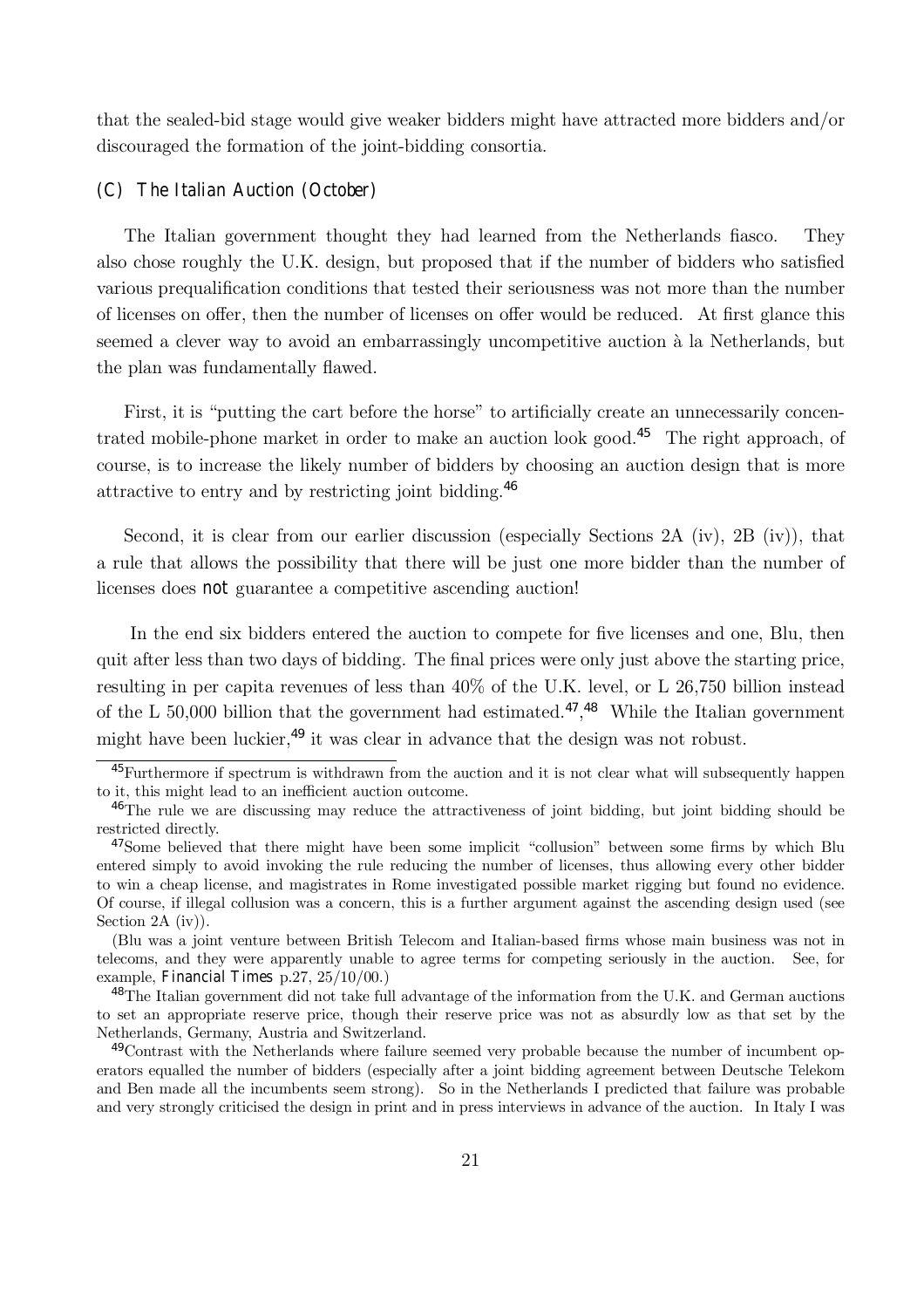Again, an Anglo-Dutch design would probably have performed much better. Assuming the same entrants, the auction would have immediately moved to a "best and final" sealed-bid. The five strong bidders would have been unsure just how weak Blu was, so would have felt forced to make serious bids in case Blu did produce a good offer. And the Anglo-Dutch format might also have attracted more entry, and so further increased the competitiveness of the auction.<sup>50</sup> Most likely the winners would have been the same firms, but the Italian government would have received revenues much closer to the U.K. levels, as it had predicted.

#### (D) The Swiss Auction (November/December)

Switzerland again copied the U.K. design and achieved by far the lowest per capita revenues of all the year 2000 3G auctions, a result that is only to a very tiny degree explained by its small population. Instead it was due to the ascending design, inadequate anti-trust policy, and a reserve price that was set absurdly low given the information available from the preceding European 3G auctions. As explained in Section 2B (v), the result was complete fiasco. Only four bidders showed up for four licenses (an Anglo-Dutch auction might have retained more bidders) so the bidders had just to pay the reserve price—one-thirtieth per capita of the U.K. and German prices.<sup>51</sup>

# (E) The German Auction (July-August)

The Germans conformed to national habits (or at least to British stereotypes of them) by choosing a more complex design: Germany auctioned twelve blocks of spectrum from which bidders could create "licenses" of either two or three blocks, e.g., four firms could win large 3-block licenses or six firms could win smaller 2-block licenses. The twelve blocks were sold by simultaneous auction.

In the event only seven bidders participated (entry was perhaps discouraged by the ascending design), and of these one (Debitel) looked quite weak. Debitel's resolve might have been further weakened by the what-looked-like-a-collusive offer from a rival discussed in Section 2A (iv).

When Debitel dropped out at just over 60% of the per-capita revenue achieved by the UK auction there were then two natural outcomes, depending on the strategies followed by the two dominant incumbents (Deutsche Telekom and Vodafone-Mannesman, each of whom had

more cautious, though I wrote before the auction that a different auction design should have been chosen, and I emphasised the advantages of a sealed-bid component in a speech in Rome three months before to the auction.

<sup>50</sup>Deutsche Telekom (a winner in the U.K., Netherlands, and Germany) did not enter the Italian contest. Furthermore, the Italian government eliminated two weak bidders prior to the auction. This was probably a mistake, and even if these weak bidders might have made little difference to an ascending auction, they might well have scared the stronger bidders into more aggressive bidding in a "sealed-bid" contest.

<sup>51</sup>A week before the auction a government official estimated receipts at two-thirds of the per capita U.K. and German levels; other estimates were higher. The government postponed the auction for a month while it tried to change the rules, but concluded it was legally obliged to stick to the original rules.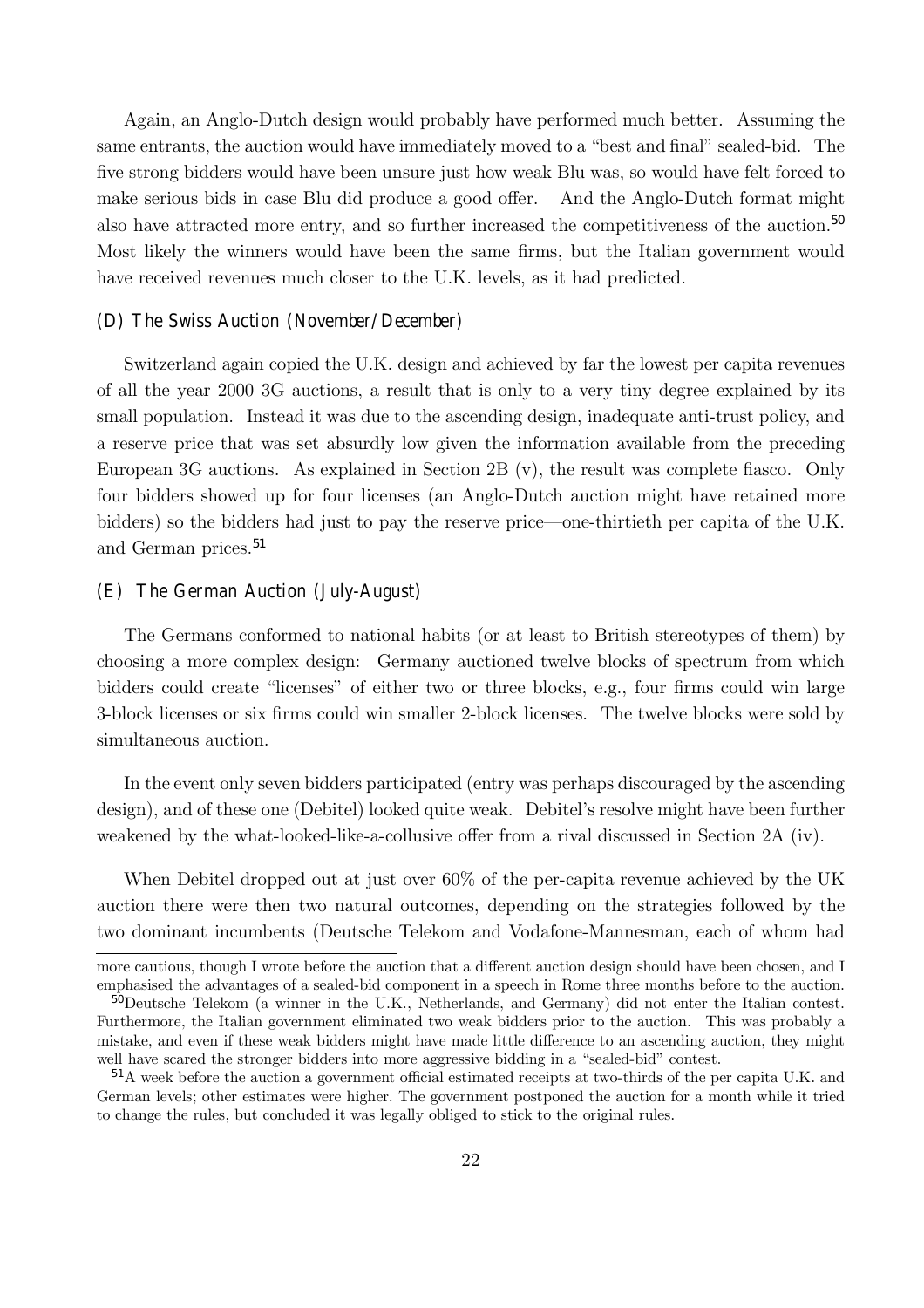about 40% of the existing German mobile market). Either these dominant firms could raise the price to force the weaker firms among the remaining six to quit, which would yield high revenue for the government but a concentrated industry. Or they could lead all six remaining firms to reduce their demands to two blocks each, thus ending the auction quickly and giving the government a lowish revenue but an unconcentrated industry (c.f. Section 2A (v)).

Vodafone-Mannesman ended a number of its bids with the digit "6" which, it is generally believed, was a signal that its preference was to end the auction quickly with six remaining bidders (c.f. their behaviour described in Section 2A (i)).

Surprisingly, however, Deutsche Telekom first continued to push up the price while it was at levels that the weaker firms had shown themselves willing to pay in the U.K. auction, but then ended the auction before pushing any of the weaker firms out, giving up just when the price approached the level at which the weaker players had quit the U.K. auction.<sup>52</sup>,<sup>53</sup> Some have wondered whether DT's objectives were affected by the fact that it was majority owned by the German government. In any case, the government ended up with both high revenues (almost 98% of the U.K. revenues per capita) and an unconcentrated (six-firm) mobile-phones market!

However, the fragility of the German design was emphasized by the sequel in Austria.<sup>54</sup>

#### (F) The Austrian Auction (November)

<sup>&</sup>lt;sup>52</sup>Deutsche Telekom's behaviour reminds me of my father-in-law whom I often see join a queue but quit in frustration before the front of the line. Rational behaviour generally involves sizing up the queue first, and then either quitting quickly (c.f. ending the auction quickly) or gritting one's teeth and waiting to the end (c.f. waiting for another firm to quit the auction). See the related discussion in Section 2A  $(v)$ .

<sup>53</sup>Given that DT had pushed up the price so far, should Vodafone-Mannesman now have changed its strategy and continued pushing the price up further? Possibly. However, if V-M, only, had successfully continued to demand three blocks and driven a weaker bidder out, the rules would then have required the re-auction of a block (see next note) with unpredictable results, and DT might have ended up with three blocks at a much lower price than V-M, an outcome which V-Mís management probably wished to avoid. Furthermore, V-M may have retained its pessimistic views about the cost of driving out a weaker firm. In any case, V-M co-operated with DT in ending the auction.

<sup>&</sup>lt;sup>54</sup>The problems we have emphasised were by no means the only flaws of the German auction design.

For example, a bidder might have stayed in the auction in the hope of being one of five winners, but suddenly found itself one of six winners, and been quite unhappy in this event, and even tried to default. (In fact, the bidding behaviour and other evidence suggests that all the winners were indeed happy to win.)

Furthermore, the possibility that the auction would end with a bidder being the high bidder on just a single block, in which case the rules called for the block to be re-auctioned, created both considerable uncertainty for bidders and the possibility of an inefficient allocation, since the price in the re-auction could be very different from that in the original auction. (Again, the government was lucky that this seemed not to create inefficiency in practise.)

The auction also had a second stage in which additional spectrum was auctioned to the first-stage winners. This was not a success; the five bidders who were interested quickly coordinated on taking one block each of the five available blocks (bidders were permitted to win multiple blocks) at the very-low reserve price.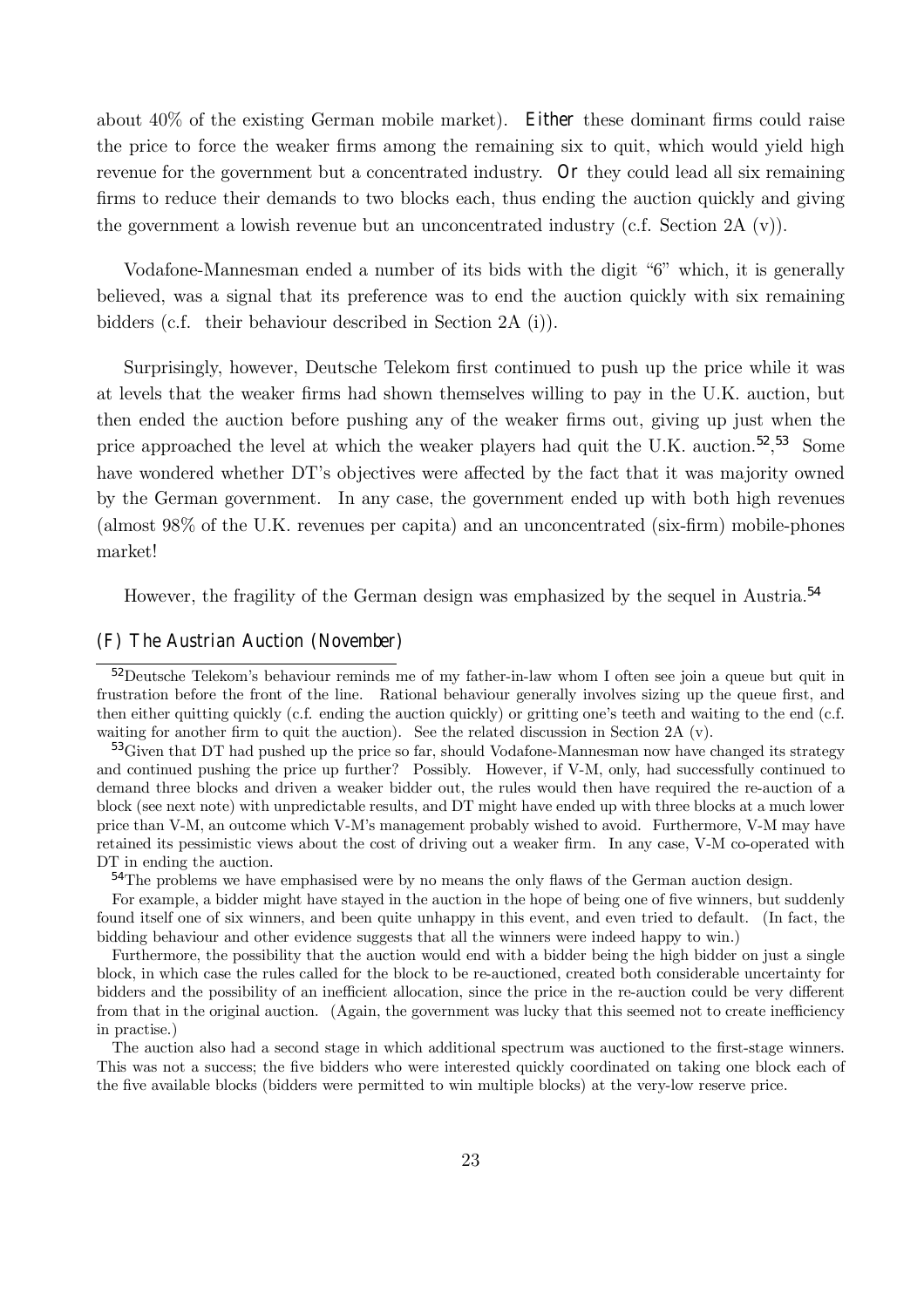Austria exactly mimicked the German design (again conforming to national habits?) Again interest in entering an ascending auction was limited, and just six firms competed for the twelve blocks available. As described in Section 2A (v), the excessively low reserve price made it easy to predict that the firms would tacitly agree to share the market so that each received two blocks at (close to) the reserve price. Bidders paid one-sixth of the U.K. and German per capita revenues.

# (G) Lessons

The generally lower prices of the later auctions in part reflected a dramatic cooling of market sentiment towards 3G prospects (and technology stocks in general), which also raised firms costs of capital when their budgets had been depleted by earlier auctions. But only in part. Just one week before the Swiss auction (the last of the year) was due to begin, analysts were still forecasting prices of 400-600 Euros per capita and though this was a discount on previous predictions, it was a very far cry from the outcome of 20. And of course the Netherlands catastrophe was sandwiched between the British and German successes.

In part, also, the firms become cleverer at playing the game, just as firms seemed to become more successful at achieving lower prices in the later U.S. FCC auctions (Cramton and Schwarz, 2000).<sup>55</sup> But mainly governments were stupider, and less well-prepared, hastily copying previous designs in circumstances to which they were unsuited.

The European 3G auctions show very clearly that auction design is not "one size fits all". The ascending design that worked very well for the U.K. worked very badly in the Netherlands, Italy, and Switzerland because of entry problems, and this was predictable (and predicted) in advance.

The Anglo-Dutch design—that the U.K. would have used if entry had been a concern there—would clearly have worked better for the other countries.

The entry problems of the later auctions were greatly exacerbated by permitting jointbidding agreements prior to the auction, and by failing to use the information from the U.K. and German auctions to set sensible reserve prices.

The German and Austrian auctions demonstrated the vulnerability of ascending auctions to "collusive" behaviour during the auctions.

### 5. Market Structure

<sup>&</sup>lt;sup>55</sup>And just as in competition policy, restricting some aspect of firms' behaviour may lower prices for a while until firms learn some new way to tacitly coordinate.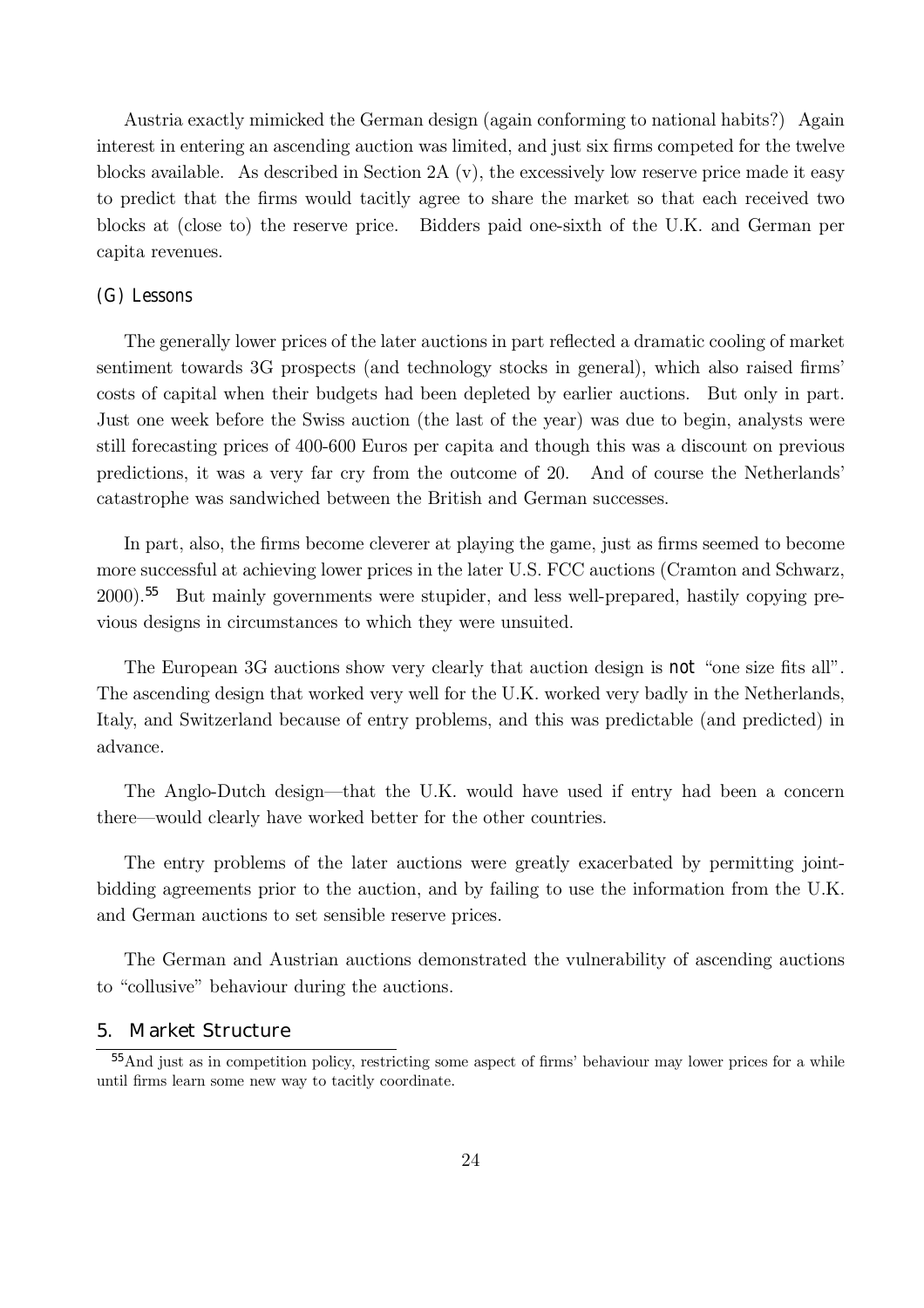Our paper has addressed problems of conduct, especially collusion and predation. But competition authorities also analyse the merits of mergers and other changes to market structure.

In many auctions, such as those of oil, gold, financial instruments, etc., there is very little issue about market structure. But when auctioning mobile-phone licenses, for example, the structure of the industry that will be created cannot be ignored by an auction designer any more than it can be ignored by an ordinary industry regulator.<sup>56</sup>

It is tempting to simply "let the market decide" the industry structure by auctioning many small packages of spectrum which individual firms can aggregate into larger licenses. But the auction's outcome is driven by bidders' profits, not by final consumers' (or social) welfare, so the outcome of such an auction will be distorted from the social viewpoint.

The most obvious distortion is that since bidders' joint profits in the market being created will be maximised by a monopoly, too few firms will win spectrum, and these winners will each win too much (exactly as a "hands-off" policy to merger control will tend to create an overlyconcentrated industry). The Turkish fiasco (see Section 2C (ii)) was a spectacular example of how an auction can be biased towards generating monopoly.

But we have also seen that in a multiunit ascending auction (or in a uniform price auction) there is an offsetting effect, since firms can "collude" to divide the spoils at a low price. Even without "collusion", that is, taking other players' bidding limits as given, a firm with a large demand knows it can end the auction at a lower price by reducing its own demands, see, especially Ausubel and Cramton (1998). So in this case it is possible for too many firms to each win too little spectrum, and all that can definitely be said is that there is no presumption that the number of winners will be socially efficient.

So, for example, the German government probably made a mistake in auctioning twelve small blocks of spectrum in its 3G auction (see Section 4E). Since the bidding in the British auction had demonstrated that bidders believed that there was sufficient spectrum in Germany for six companies to operate there, the government should probably simply have auctioned six licenses. Although this was in fact the eventual outcome, the German government's complex design risked obtaining an overly concentrated mobile-phone market (Jehiel and Moldovanu  $(2000a, b)$ .

Of course, regulators are not always better than even a distorted market process in determining market structure. Just as a main reason for preferring auctions to "beauty contests" (administrative procedures) for allocating licenses is that companies have access to information

<sup>56</sup>Another example is that the most important issues in regulating the sale of U.K. football TV rights are: What packages are sold?, and How many packages is a single broadcaster allowed to win?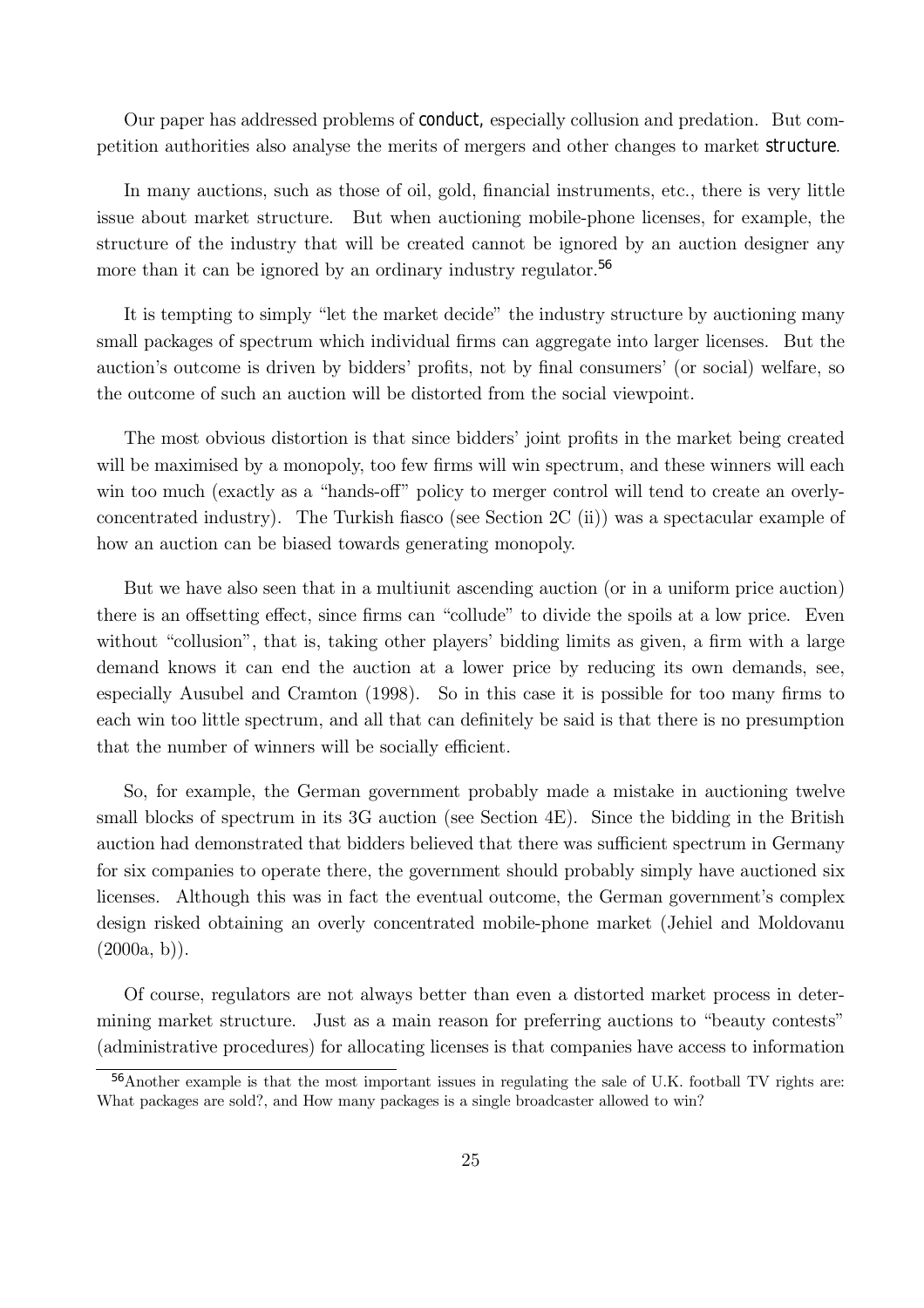about the value of the licenses that is unavailable to regulators, regulators may also lack the information to determine the correct market structure. Just as auction design is not "one size fits all", there can also be no general rule about whether market structure should be determined endogenously or exogenously to the auction.

#### 6. Conclusion

None of the preceding should be taken as an argument against auctions. Most auctions work extremely well. They are generally quicker and more "transparent" (so less open to political and legal challenges), more likely to achieve an efficient allocation, and raise more revenue than administrative hearings ("beauty contests"), see e.g. Klemperer (2000b). Indeed even "unsuccessful" auctions, such as the Netherlands, Italian and Austrian spectrum auctions we discussed, were probably at least as successful as beauty contests would have been, and as the beauty contests organized by Spain, Sweden and France.

But auction design does matter when the number of potential bidders is limited. In this case, the most important features of an auction are that it be robust against collusion and attractive to potential bidders.

Furthermore, auction design is not "one size fits all". While the ascending auction is very risky in many contexts (and an Anglo-Dutch auction may perform better), it has also been used very successfully in other contexts.

The recent round of European third generation spectrum auctions confirms that good auction design is very sensitive to the details of the environment. Other governments would be foolish not to copy the U.S. and U.K. in auctioning the radiospectrum, but they would be equally foolish to blindly follow past designs without attention to their local circumstances.

In auction design, the devil is in the details.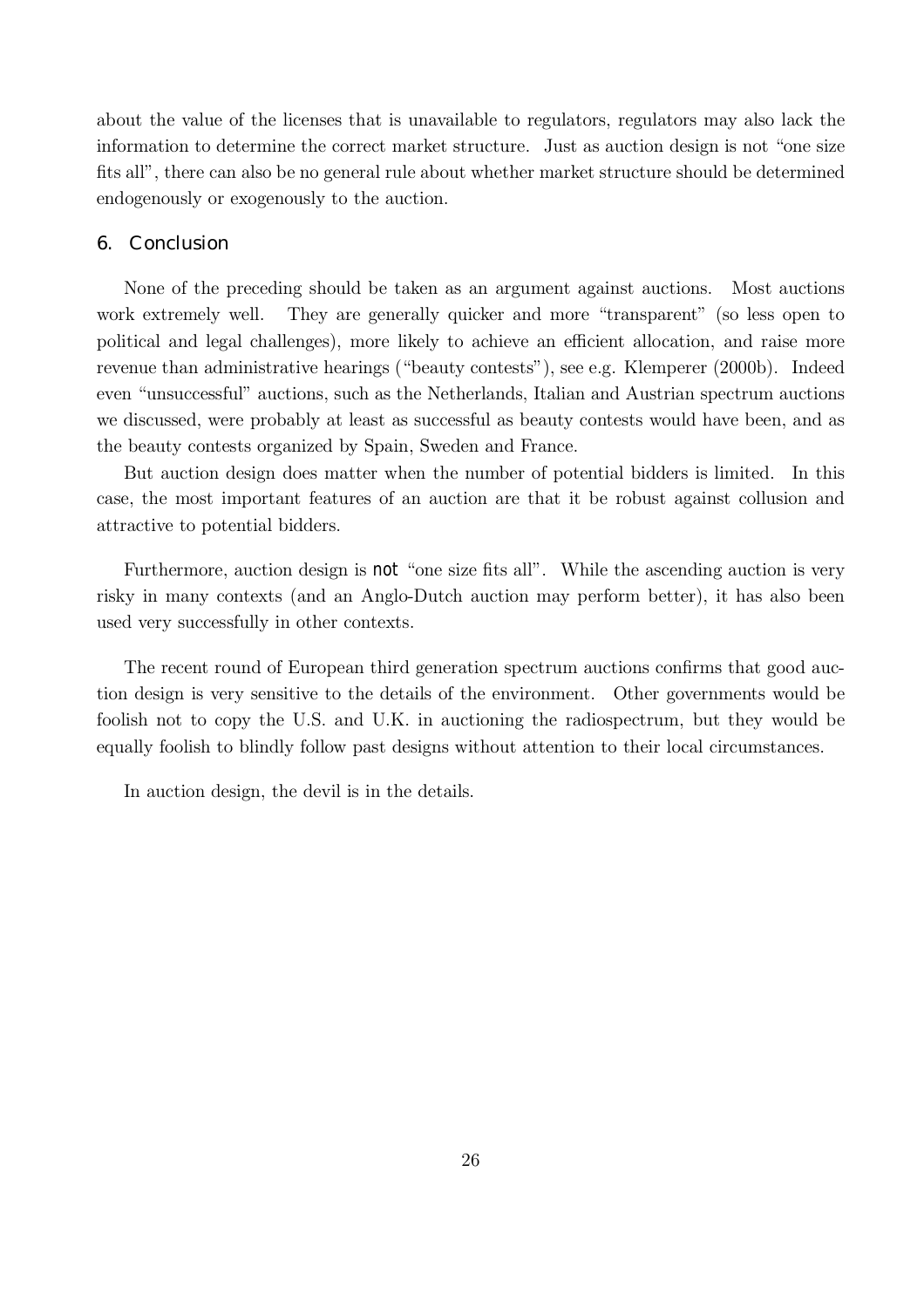# References

Anton, James J. and Dennis A. Yao. 1992. "Coordination of Split Award Auctions." Quarterly Journal of Economics. 107, pp. 681-701.

Ausubel, Lawrence M. and Peter Cramton. 1998 "Demand Reduction and Inefficiency in Multi-Unit Auctions." Mimeo, University of Maryland.

Ausubel, Lawrence M. and Jessie A. Schwartz. 1999. "The Ascending Auction Paradox." Working paper, University of Maryland.

Back, Kerry and Jaime F. Zender. 1993. "Auctions of Divisible Goods." Review of Financial Studies, 6, pp. 733-64.

Back, Kerry and Jaime F. Zender. 1999. "Auctions of Divisible Goods with Endogenous Supply." Working Paper, Washington University in St. Louis and University of Arizona.

Betton, Sandra and Espen B. Eckbo. 1995. "Toeholds, competition and state-contingent payoffs: an experimental investigation." Journal of Economics and Management Strategy 6, pp. 573-603.

Bikhchandani, Sushil 1988. "Reputation in Repeated Second-Price Auctions." Journal of Economic Theory. 46, pp. 97-119.

Brusco, Sandro and Giuseppe Lopomo. 1999. "Collusion via Signalling in Open Ascending Auctions with Multiple Objects and Complementarities.î Working Paper, Stern School of Business, New York University.

Bulow, Jeremy I., John D. Geanakoplos and Paul D. Klemperer. 1985a. "Multimarket Oligopoly: Strategic Substitutes and Complements." Journal of Political Economy. 93, pp. 488-511.

Bulow, Jeremy I., John D. Geanakoplos, and Paul D. Klemperer. 1985b. "Holding Idle Capacity to Deter Entry." Economic Journal. 95, pp. 178-82.

Bulow, Jeremy I., Ming Huang, and Paul D. Klemperer. 1999. "Toeholds and Takeovers." Journal of Political Economy. 107, pp. 427-54.

Bulow, Jeremy I. and Paul D. Klemperer. 1996. "Auctions vs Negotiations." American Economic Review. 86 pp. 180-94

Bulow, Jeremy I. and Paul D. Klemperer. 2000. "Prices and the Winner's Curse." Nuffield College, Oxford University Dicussion Paper, available at

www.nuff.ox.ac.uk/economics/people/klemperer.htm.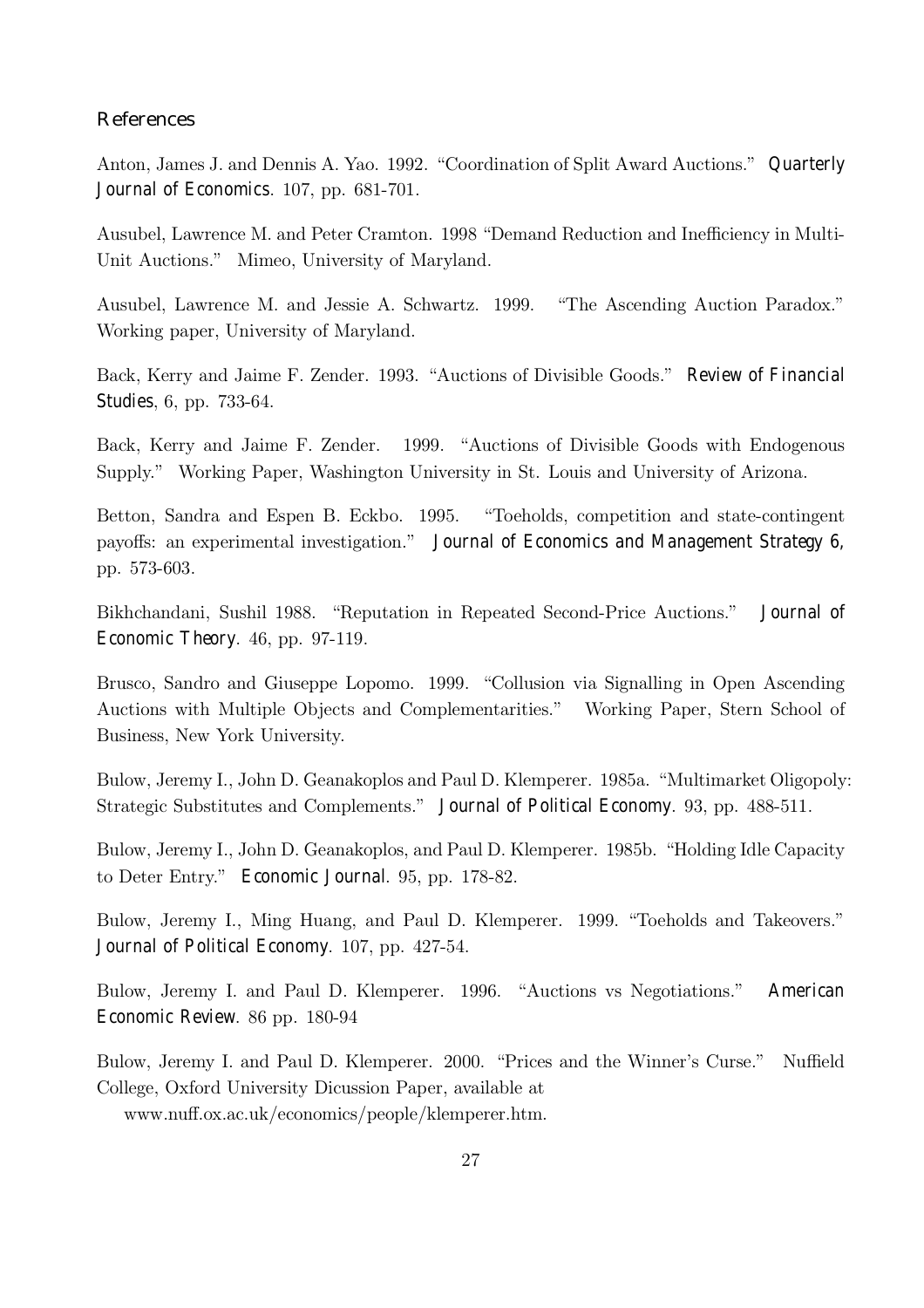Burrough, Brian and John Helyar. 1990. Barbarians at the Gate: the fall of RJR Nabisco. London: Arrow.

Coase, Ronald H. 1959. "The Federal Communications Commission." Journal of Law and Economics. October: 2, pp. 1-40.

Cramton, Peter, Robert Gibbons and Paul D. Klemperer. 1987. "Dissolving a Partnership Efficiently." Econometrica. 55:3, pp. 615-32.

Cramton, Peter and Jessie A. Schwartz. 1999. "Collusive Bidding in the FCC Spectrum Auctions." Working paper, University of Maryland.

Cramton, Peter and Jessie A. Schwartz.  $2000$ . "Collusive Bidding: Lessons from the FCC Spectrum Auctions.î Journal of Regulatory Economics. 17, forthcoming.

Engelbrecht-Wiggans, Richard and Charles M. Kahn. 1998. "Low Revenue Equilibria in Simultaneous Auctions." Working paper, University of Illinois.

Federico, Giulio and David Rahman. 2000. "Bidding in an Electricity Pay-As-Bid Auction." Working paper, Nuffield College.

Fehr, Nils-Henrik von der and David Harbord. 1998. "Competition in Electricity Spot Markets: Economic Theory and International Experience." Memorandum No. 5/1998, Department of Economics, University of Oslo.

Feldstein, Martin. 1999. "Tax Avoidance and the Deadweight Loss of the Income Tax." The Review of Economics and Statistics. November.

Gilbert, Richard and Paul D. Klemperer. 2000. "An Equilibrium Theory of Rationing." Rand Journal of Economics. 3:1, pp. 1-21.

Hansard, 18 May 1998, written answer to UK Parliamentary Question.

Hendricks, Kenneth and Robert H. Porter. 1989. "Collusion in Auctions." Annales D'Economie et de Statistique. 15/16, pp. 217-30.

Jehiel, Phillipe and Benny Moldovanu. 2000a. "A Critique of the Planned Rules for the German UMTS/IMT-2000 License Auction." Working Paper, University College London and University of Mannheim.

Jehiel, Phillipe and Benny Moldovanu. 2000b. "License Auctions and Market Structure." Working Paper, University College London and University of Mannheim.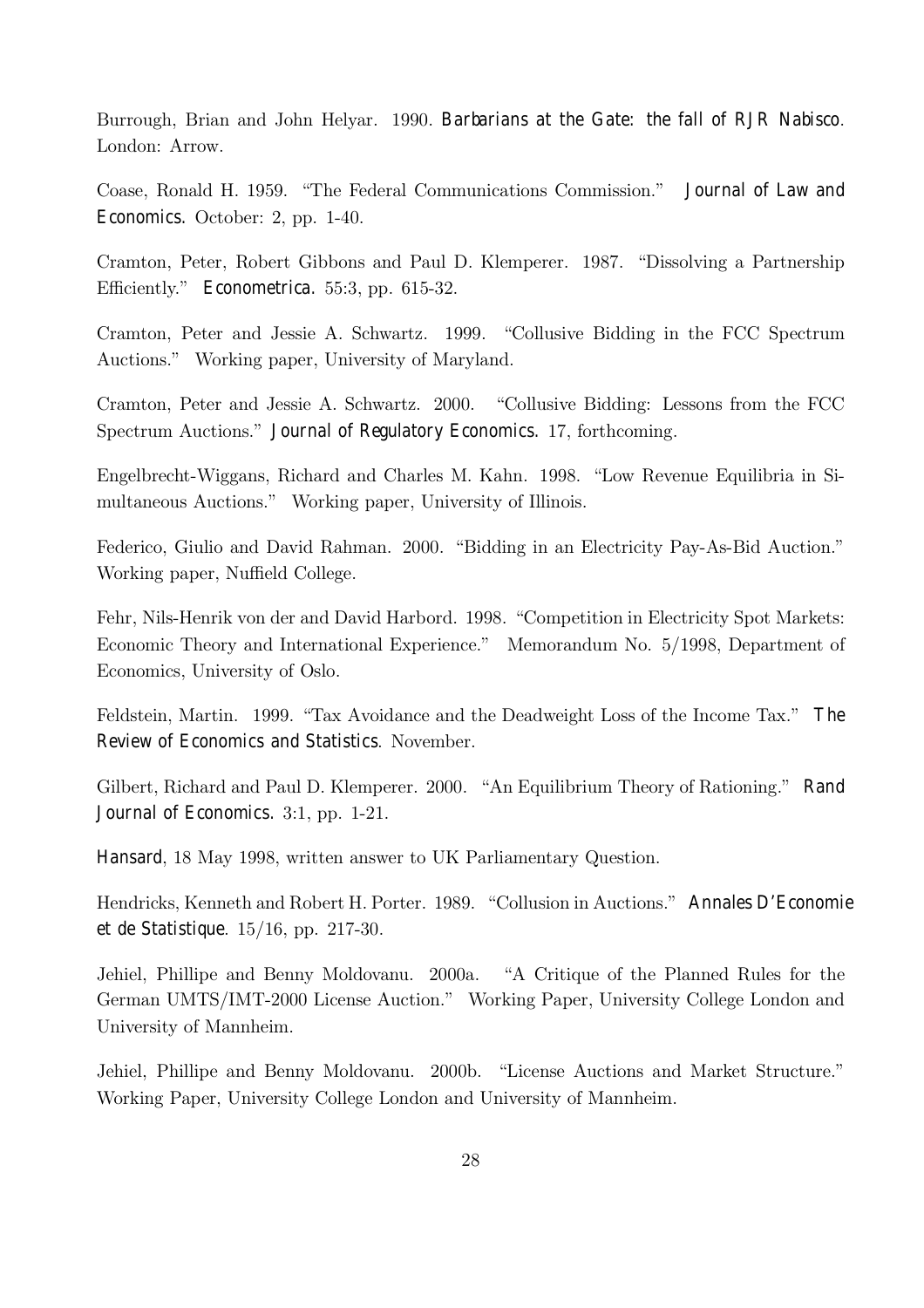Klemperer, Paul D. 1998. "Auctions with Almost Common Values." European Economic Review. 42, pp. 757-69.

Klemperer, Paul D. 1999a. "Auction Theory: A Guide to the Literature." Journal of Economic Surveys. 13: 3, pp. 227-286. (Also reprinted in The Current State of Economic Science. 1999. S. Dahiya, ed. 2, pp. 711-766.)

Klemperer, Paul D. 1999b. "Applying Auction Theory to Economics." Invited Lecture to the 8th World Congress of the Econometric Society. 1999 draft.

Klemperer, Paul D. ed. 2000a The Economic Theory of Auctions. Cheltenham, UK: Edward Elgar.

Klemperer, Paul D. 2000b. "Spectrum on the Block". Wall Street Journal (Asia)  $5/10/00$  p. 8, at www.nuff.ox.ac.uk/economics/people/klemperer.htm

Klemperer, Paul D. 2001. "Applying Auction Theory to Economics." Invited Paper to 8th World Congress of the Econometric Society.

Klemperer, Paul D. and Margaret A. Meyer. 1989. "Supply Function Equilibria in Oligopoly Under Uncertainty." Econometrica. 57, pp. 1243-77.

Klemperer, Paul D. and Marco Pagnozzi. 2001. "Advantaged Bidders and Spectrum Prices: An Empirical Analysis."

Malvey, P. F., C. M. Archibald, and S. T. Flynn. 1996. "Uniform-Price Auctions: Evaluation of the Treasury Experience.î Working Paper, U.S. Treasury.

Maskin, Eric S. 1992. "Auctions and Privatization." in Privatization. H. Siebert, ed. pp. 115-36.

McAdams, David. 1998. "Adjustable Supply and 'Collusive-Seeming Equilibria' in the Uniform-Price Share Auction." Working Paper, Stanford University.

McAfee, R. Preston and John McMillan. 1996. "Analyzing the Airwaves Auction." Journal of Economic Perspectives. 10, pp. 159-75.

McMillan, John. 1994. "Selling Spectrum Rights." Journal of Economic Perspectives. 8, pp. 145-62.

Menezes, Flavio. 1996. "Multiple-unit English auctions." European Journal of Political Economy. 12, pp. 671-684.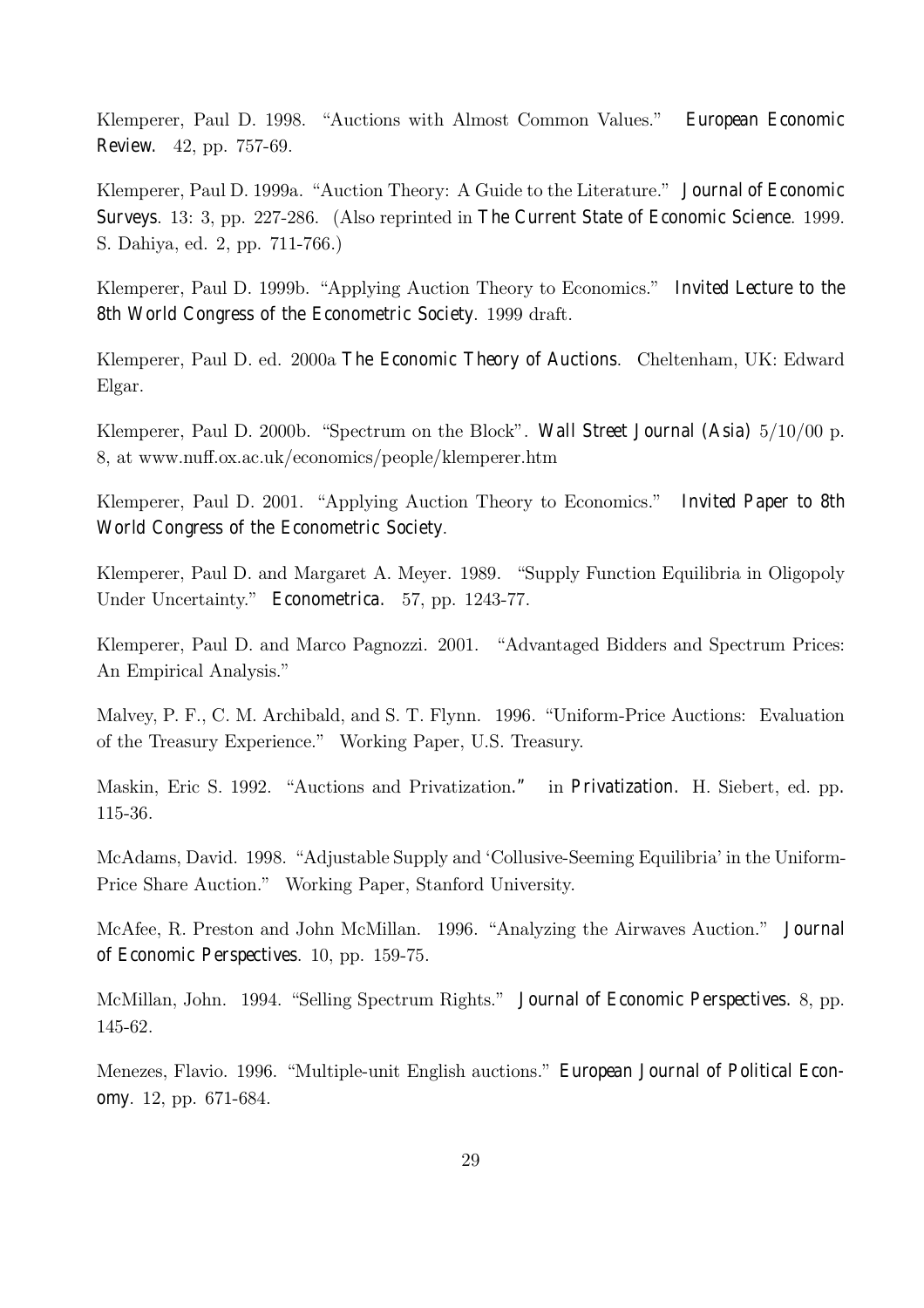Milgrom, Paul R. 1987. "Auction Theory," in Advances in Economic Theory: Fifth World Congress. Truman F. Bewley, ed. Cambridge: Cambridge University Press.

Milgrom, Paul R. Forthcoming. Putting Auction Theory to Work. Cambridge: Cambridge University Press.

Milgrom, Paul R. and Robert J. Weber. 1982. "A Theory of Auctions and Competitive Bidding." Econometrica. 50, pp. 1089-1122.

Myerson, Roger B. and Mark A. Satterthwaite. 1983. "Efficient Mechanisms for Bilateral Trade." Journal of Economic Theory. 29, pp. 265-81.

Newbery, David M. 1998. "Competition, Contracts, and Entry in the Electricity Spot Market." The RAND Journal of Economics. 29:4, pp. 726-49.

Nyborg, Kjell G. 1997. "On Complicity in Share Auctions." Mimeo, London Business School.

Nyborg, Kjell and Suresh Sundaresan. 1996. "Discriminatory Versus Uniform Treasury Auctions: Evidence from When-Issued Transactions." Journal of Financial Economics. 42, pp. 63-104.

Office of Gas and Electricity Markets. 1999. The New Electricity Trading Arrangements, July, available at www.open.gov.uk/offer/reta.htm

Radiocommunications Agency. 1998a. UMTS Auction Design. UMTS Auction Consultative Group paper 14 of 1998, available as UACG(98)14 at www.spectrumauctions.gov.uk

Radiocommunications Agency. 1998b. UMTS Auction Design 2. UMTS Auction Consultative Group paper 16 of 1998, available as UACG(98)16 at www.spectrumauctions.gov.uk

Reinhert, V. and G. Belzer. 1996. "Some Evidence on Bid Sharing and the Use of Information in the U.S. Treasuryís Auction Experiment.î Working Paper, Board of Governors of the Federal Reserve System.

Riley, John G. and Huagang Li. 1997. "Auction Choice: A Numerical Analysis." Mimeo, University of California at Los Angeles.

Robinson, Marc S. 1985. "Collusion and the Choice of Auction." Rand Journal of Economics. 16, pp. 141-45.

Simon, D. 1994. "The Treasury's Experiment with Single-Price Auctions in the Mid-1970's: Winner's or Taxpayer's Curse?" Review of Economics and Statistics. 76, pp. 754-760.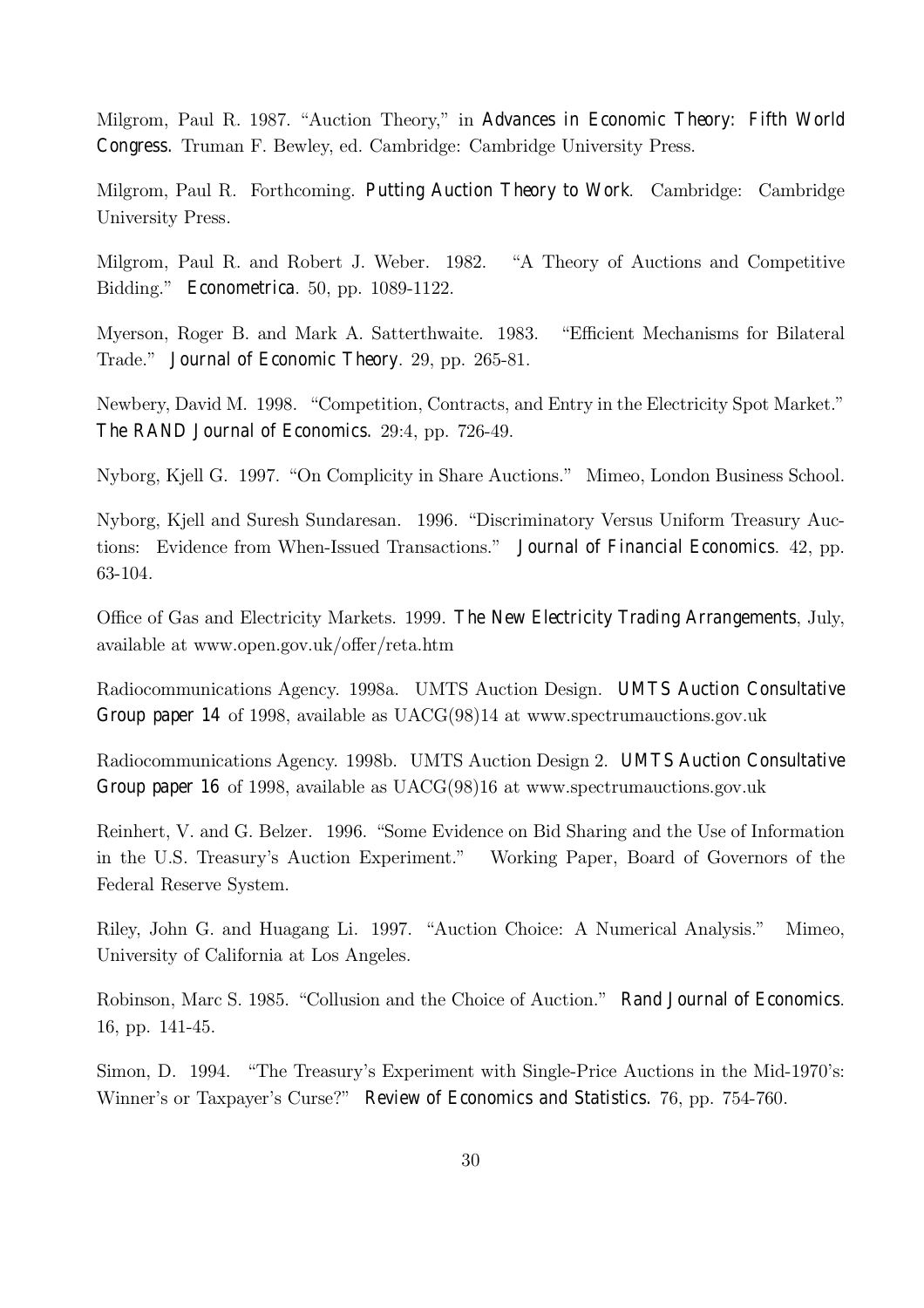U.K. Monopolies and Mergers Commission. 1999. British Sky Broadcasting Group and Manchester United: A report on the proposed merger. Cm 4305. London: The Stationery Office.

Vickrey, William. 1961. "Counterspeculation, Auctions, and Competitive Sealed Tenders." Journal of Finance. 16, pp. 8-37.

Vickrey, William. 1976. "Auctions Markets and Optimum Allocations." In Bidding and Auctioning for Procurement and Allocation. Studies in Game Theory and Mathematical Economics. Yakov Amihud, ed. New York: New York University Press. pp. 13-20.

Weber, Robert J. 1997. "Making More from Less: Strategic Demand Reduction in the FCC Spectrum Auctions." Journal of Economics and Management Strategy. 6:3, pp. 529-48.

Wilson, Robert 1979. "Auctions of Shares." Quarterly Journal of Economics. 93, pp. 675-89.

Wolfram, Catherine D. 1998. "Strategic Bidding in a Multiunit Auction: An Empirical Analysis of Bids to Supply Electricity in England and Wales." The RAND Journal of Economics, 29:4, pp. 703-25.

Wolfram, Catherine D. 1999. "Measuring Duopoly Power in the British Electricity Spot Market." American Economic Review. 89, pp. 805-826.